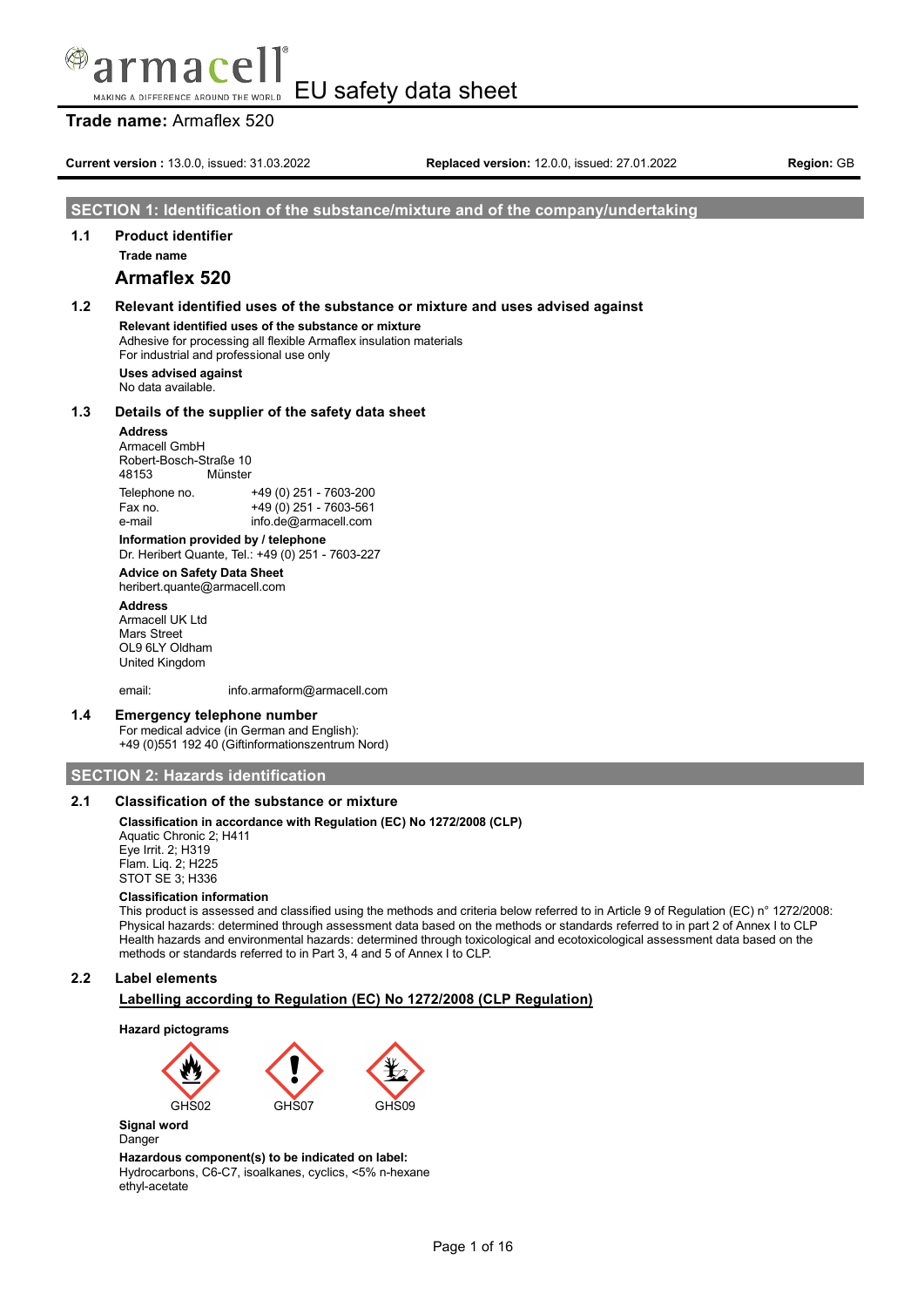

## **Trade name:** Armaflex 520

**Current version :** 13.0.0, issued: 31.03.2022 **Replaced version:** 12.0.0, issued: 27.01.2022 **Region:** GB

| acetone<br>butanone        |                                                                                                                                     |
|----------------------------|-------------------------------------------------------------------------------------------------------------------------------------|
| Hazard statement(s)        |                                                                                                                                     |
| H <sub>225</sub>           | Highly flammable liquid and vapour.                                                                                                 |
| H319                       | Causes serious eye irritation.                                                                                                      |
| H336                       | May cause drowsiness or dizziness.                                                                                                  |
| H411                       | Toxic to aquatic life with long lasting effects.                                                                                    |
| Hazard statements (EU)     |                                                                                                                                     |
| EUH066                     | Repeated exposure may cause skin dryness or cracking.                                                                               |
| <b>EUH208</b>              | Contains Rosin; colophony. May produce an allergic reaction.                                                                        |
| Precautionary statement(s) |                                                                                                                                     |
| P <sub>210</sub>           | Keep away from heat, hot surfaces, sparks, open flames and other ignition sources. No smoking.                                      |
| P <sub>261</sub>           | Avoid breathing vapours/spray.                                                                                                      |
| P273                       | Avoid release to the environment.                                                                                                   |
| P <sub>280</sub>           | Wear protective gloves/protective clothing/eye protection/face protection.                                                          |
| P305+P351+P338             | IF IN EYES: Rinse cautiously with water for several minutes. Remove contact lenses, if present and<br>easy to do. Continue rinsing. |
| P312                       | Call a POISON CENTER/doctor if you feel unwell.                                                                                     |
| P391                       | Collect spillage.                                                                                                                   |
| P403+P235                  | Store in a well-ventilated place. Keep cool.                                                                                        |
| P <sub>501</sub>           | Dispose of contents/container to a facility in accordance with local and national regulations.                                      |
|                            |                                                                                                                                     |

## **2.3 Other hazards**

Vapours can form an explosive mixture with air.

```
PBT assessment
```
The components of this product are not considered to be a PBT.

vPvB assessment

The components of this product are not considered to be a vPvB.

# **SECTION 3: Composition/information on ingredients**

## **3.1 Substances**

Not applicable. The product is not a substance.

## **3.2 Mixtures**

## **Hazardous ingredients**

| <b>No</b>      | Substance name     |                                                        |              | <b>Additional information</b> |       |               |
|----------------|--------------------|--------------------------------------------------------|--------------|-------------------------------|-------|---------------|
|                | CAS / EC / Index / | Classification (EC) 1272/2008 (CLP)                    |              | Concentration                 |       | $\frac{9}{6}$ |
|                | <b>REACH no</b>    |                                                        |              |                               |       |               |
|                |                    | Hydrocarbons, C6-C7, isoalkanes, cyclics, <5% n-hexane |              |                               |       |               |
|                | 64742-49-0         | Aquatic Chronic 2; H411                                | $\mathbf{L}$ | $25.00 - 5$                   | 40.00 | wt%           |
|                | 926-605-8          | Asp. Tox. 1; H304                                      |              |                               |       |               |
|                |                    | Flam. Liq. 2; H225                                     |              |                               |       |               |
|                | 01-2119486291-36   | STOT SE 3: H336                                        |              |                               |       |               |
|                |                    | <b>EUH066</b>                                          |              |                               |       |               |
| $\overline{2}$ | ethyl-acetate      |                                                        |              |                               |       |               |
|                | 141-78-6           | <b>EUH066</b>                                          |              | $20.00 - 5$                   | 25.00 | $wt\%$        |
|                | 205-500-4          | Eye Irrit. 2; H319                                     |              |                               |       |               |
|                | 607-022-00-5       | Flam. Lig. 2; H225                                     |              |                               |       |               |
|                | 01-2119475103-46   | STOT SE 3; H336                                        |              |                               |       |               |
| 3              | acetone            |                                                        |              |                               |       |               |
|                | 67-64-1            | Flam. Liq. 2; H225                                     |              | $10.00 - 5$                   | 20.00 | wt%           |
|                | 200-662-2          | Eye Irrit. 2; H319                                     |              |                               |       |               |
|                | 606-001-00-8       | STOT SE 3: H336                                        |              |                               |       |               |
|                | 01-2119471330-49   | EUH066                                                 |              |                               |       |               |
| $\overline{4}$ | butanone           |                                                        |              |                               |       |               |
|                | 78-93-3            | Flam. Lig. 2; H225                                     |              | $1.00 - 5$                    | 5.00  | wt%           |
|                | 201-159-0          | Eye Irrit. 2; H319                                     |              |                               |       |               |
|                | 606-002-00-3       | STOT SE 3: H336                                        |              |                               |       |               |
|                | 01-2119457290-43   | <b>EUH066</b>                                          |              |                               |       |               |
| 5              | propan-2-ol        |                                                        |              |                               |       |               |
|                | 67-63-0            | Eye Irrit. 2; H319                                     |              | $1.00 - 5$                    | 2.50  | wt%           |
|                | 200-661-7          | Flam. Lig. 2; H225                                     |              |                               |       |               |
|                | 603-117-00-0       | STOT SE 3; H336                                        |              |                               |       |               |
|                | 01-2119457558-25   |                                                        |              |                               |       |               |
| 6              | Rosin; colophony   |                                                        |              |                               |       |               |
|                | 8050-09-7          | Skin Sens. 1; H317                                     |              | $0.10 - 5$                    | 1.00  | wt%           |
|                | 232-475-7          |                                                        |              |                               |       |               |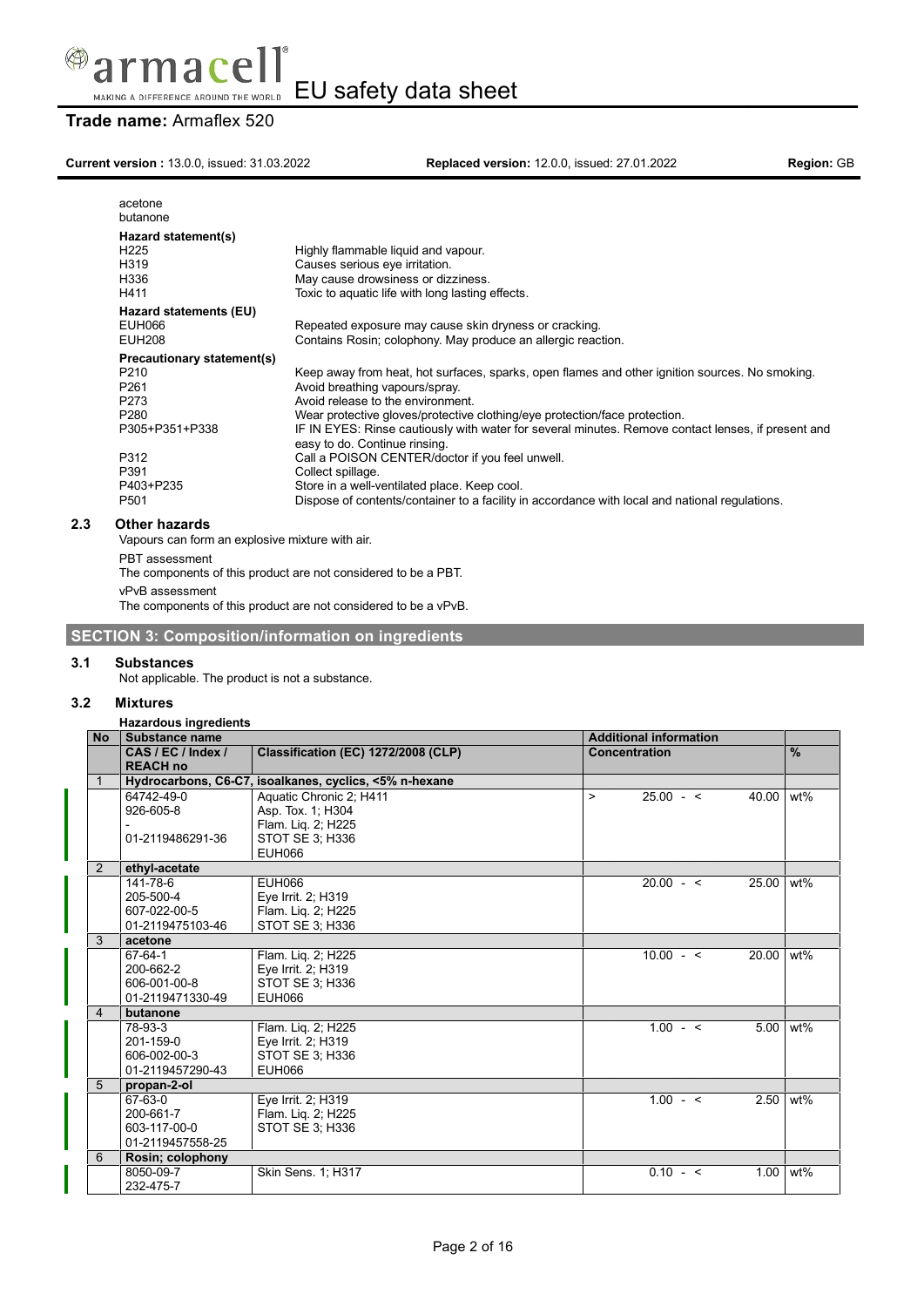

## **Trade name:** Armaflex 520

**Current version :** 13.0.0, issued: 31.03.2022 **Replaced version:** 12.0.0, issued: 27.01.2022 **Region:** GB

### 650-015-00-7 01-2119480418-32

Full Text for all H-phrases and EUH-phrases: pls. see section 16

## **SECTION 4: First aid measures**

## **4.1 Description of first aid measures**

## **General information**

In case of persisting adverse effects, consult a physician. Remove contaminated clothing and shoes immediately, and launder thoroughly before reusing.

### **After inhalation**

When inhaled remove to fresh air and seek medical aid.

### **After skin contact**

When in contact with the skin, clean with soap and water. Consult a doctor if skin irritation persists.

## **After eye contact**

Remove contact lenses. Rinse eye thoroughly under running water keeping eyelids wide open and protecting the unaffected eye (at least 10 to 15 minutes). Get immediate ophthalmic treatment.

#### **After ingestion**

Do not induce vomiting. Rinse the mouth thoroughly with water. Never give anything by mouth to an unconscious person. Call a doctor immediately.

## **4.2 Most important symptoms and effects, both acute and delayed**

### **Symptoms**

Headache; Dizziness; Drowsiness; Nausea; Vomiting; redness

#### **4.3 Indication of any immediate medical attention and special treatment needed** Treat symptomatically.

# **SECTION 5: Firefighting measures**

## **5.1 Extinguishing media**

## **Suitable extinguishing media** Carbon dioxide; Dry chemical extinguisher; Foam; Water spray jet **Unsuitable extinguishing media** High power water jet

## **5.2 Special hazards arising from the substance or mixture**

In the event of fire, the following can be released: Carbon dioxide (CO2); Carbon monoxide (CO); Nitrogen oxides (NOx); Hydrogen chloride (HCl); halogenated compounds

## **5.3 Advice for firefighters**

Use self-contained breathing apparatus. Wear full protective suit. Fire residues and contaminated firefighting water must be disposed of in accordance with the local regulations. Containers close to fire should be transferred to a safe place.

## **SECTION 6: Accidental release measures**

### **6.1 Personal precautions, protective equipment and emergency procedures**

### **For non-emergency personnel**

Refer to protective measures listed in sections 7 and 8. Exclude sources of ignition and ventilate the area. Do not inhale vapours. Remove persons to safety. Ensure adequate ventilation.

#### **For emergency responders**

No data available. Personal protective equipment (PPE) - see Section 8.

### **6.2 Environmental precautions**

Do not discharge into the drains/surface waters/groundwater. Do not discharge into the subsoil/soil. In case of entry into waterways, soil or drains, inform the responsible authorities.

## **6.3 Methods and material for containment and cleaning up**

Contain and collect spillage with non-combustible absorbent materials, e.g. sand, earth, vermiculite, diatomaceous earth and place in container for disposal according to local regulations (see section 13).

### **6.4 Reference to other sections**

Information regarding safe handling, see section 7. Information regarding personal protective measures, see section 8. Information regarding waste disposal, see section 13.

## **SECTION 7: Handling and storage**

## **7.1 Precautions for safe handling**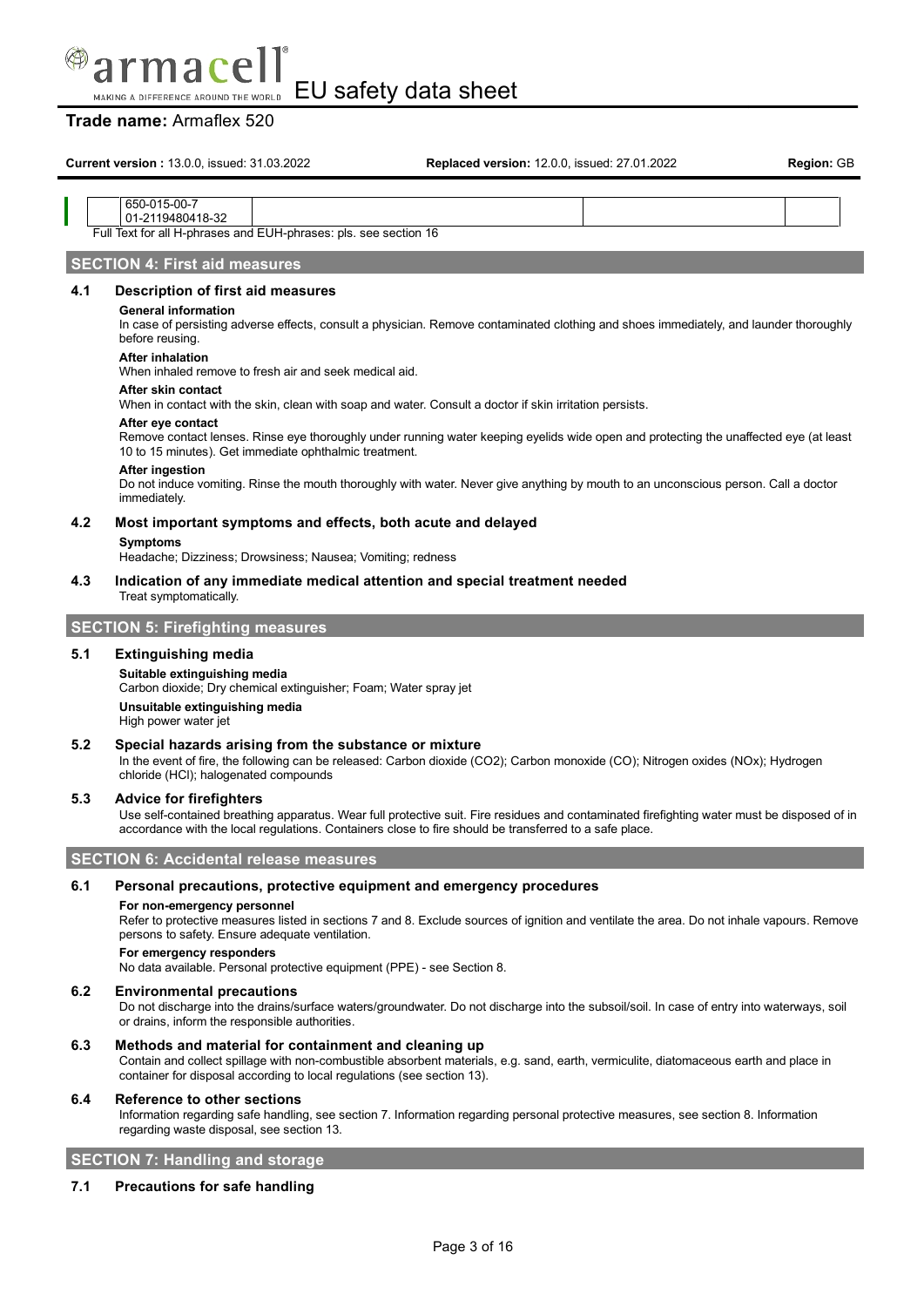

## **Trade name:** Armaflex 520

nare

#### **Advice on safe handling**

Provide good ventilation at the work area (local exhaust ventilation, if necessary). Risks inherent to handling the product must be minimised by applying the appropriate protective and preventive measures. Working processes should - so far as possible, according to the state of the art - be designed to rule out bodily contact or the release of hazardous substances. If workplace exposure limits are exceeded, respiratory protection approved for this particular job must be worn. For personal protection see section 8.

### **General protective and hygiene measures**

Do not eat, drink or smoke during work time. Keep away from foodstuffs and beverages. Wash hands before breaks and after work. Remove soiled or soaked clothing immediately. Avoid contact with eyes and skin. Do not inhale vapours. Provide eye wash fountain in work area. Have emergency shower available.

#### **Advice on protection against fire and explosion**

Keep away from sources of ignition - refrain from smoking. No sparking tools should be used. Vapours can form an explosive mixture with air. Take precautionary measures against electrostatic loading (earthing necessary during loading operations).

### **7.2 Conditions for safe storage, including any incompatibilities**

### **Technical measures and storage conditions**

Keep container tightly closed in a cool, well-ventilated place. Protect from heat and direct sunlight.

### **Requirements for storage rooms and vessels**

Containers which are opened must be carefully closed and kept upright to prevent leakage. Always keep in containers of same material as the original.

#### **Incompatible products** Substances to be avoided, see section 10.

## **7.3 Specific end use(s)**

No data available.

## **SECTION 8: Exposure controls/personal protection**

## **8.1 Control parameters**

## **Occupational exposure limit values**

| <b>No</b>      | Substance name                                           | CAS no.  |                   | EC no.           |     |
|----------------|----------------------------------------------------------|----------|-------------------|------------------|-----|
|                | ethyl-acetate                                            | 141-78-6 |                   | 205-500-4        |     |
|                | 2017/164/EU                                              |          |                   |                  |     |
|                | Ethyl acetate                                            |          |                   |                  |     |
|                | WEL short-term (15 min reference period)                 | 1468     | mq/m <sup>3</sup> | 400              | ppm |
|                | WEL long-term (8-hr TWA reference period)                | 734      | $mg/m^3$          | 200              | ppm |
|                | List of approved workplace exposure limits (WELs) / EH40 |          |                   |                  |     |
|                | Ethyl acetate                                            |          |                   |                  |     |
|                | WEL short-term (15 min reference period)                 |          |                   | 400              | ppm |
|                | WEL long-term (8-hr TWA reference period)                |          |                   | $\overline{200}$ | ppm |
| $\overline{2}$ | acetone                                                  | 67-64-1  |                   | 200-662-2        |     |
|                | 2000/39/EC                                               |          |                   |                  |     |
|                | Acetone                                                  |          |                   |                  |     |
|                | WEL long-term (8-hr TWA reference period)                | 1210     | mq/m <sup>3</sup> | 500              | ppm |
|                | List of approved workplace exposure limits (WELs) / EH40 |          |                   |                  |     |
|                | Acetone                                                  |          |                   |                  |     |
|                | WEL short-term (15 min reference period)                 | 3620     | mq/m <sup>3</sup> | 1500             | ppm |
|                | WEL long-term (8-hr TWA reference period)                | 1210     | mg/m <sup>3</sup> | 500              | ppm |
| 3              | butanone                                                 | 78-93-3  |                   | 201-159-0        |     |
|                | 2000/39/EC                                               |          |                   |                  |     |
|                | <b>Butanone</b>                                          |          |                   |                  |     |
|                | WEL short-term (15 min reference period)                 | 900      | mq/m <sup>3</sup> | 300              | ppm |
|                | WEL long-term (8-hr TWA reference period)                | 600      | mg/m <sup>3</sup> | 200              | ppm |
|                | List of approved workplace exposure limits (WELs) / EH40 |          |                   |                  |     |
|                | Butan-2-one                                              |          |                   |                  |     |
|                | WEL short-term (15 min reference period)                 | 899      | mq/m <sup>3</sup> | 300              | ppm |
|                | WEL long-term (8-hr TWA reference period)                | 600      | mg/m <sup>3</sup> | 200              | ppm |
|                | Comments                                                 | Sk, BMGV |                   |                  |     |
| 4              | propan-2-ol                                              | 67-63-0  |                   | 200-661-7        |     |
|                | List of approved workplace exposure limits (WELs) / EH40 |          |                   |                  |     |
|                | Propan-2-ol                                              |          |                   |                  |     |
|                | WEL short-term (15 min reference period)                 | 1250     | mq/m <sup>3</sup> | 500              | ppm |
|                | WEL long-term (8-hr TWA reference period)                | 999      | mq/m <sup>3</sup> | 400              | ppm |

### **DNEL, DMEL and PNEC values**

**DNEL values (worker)**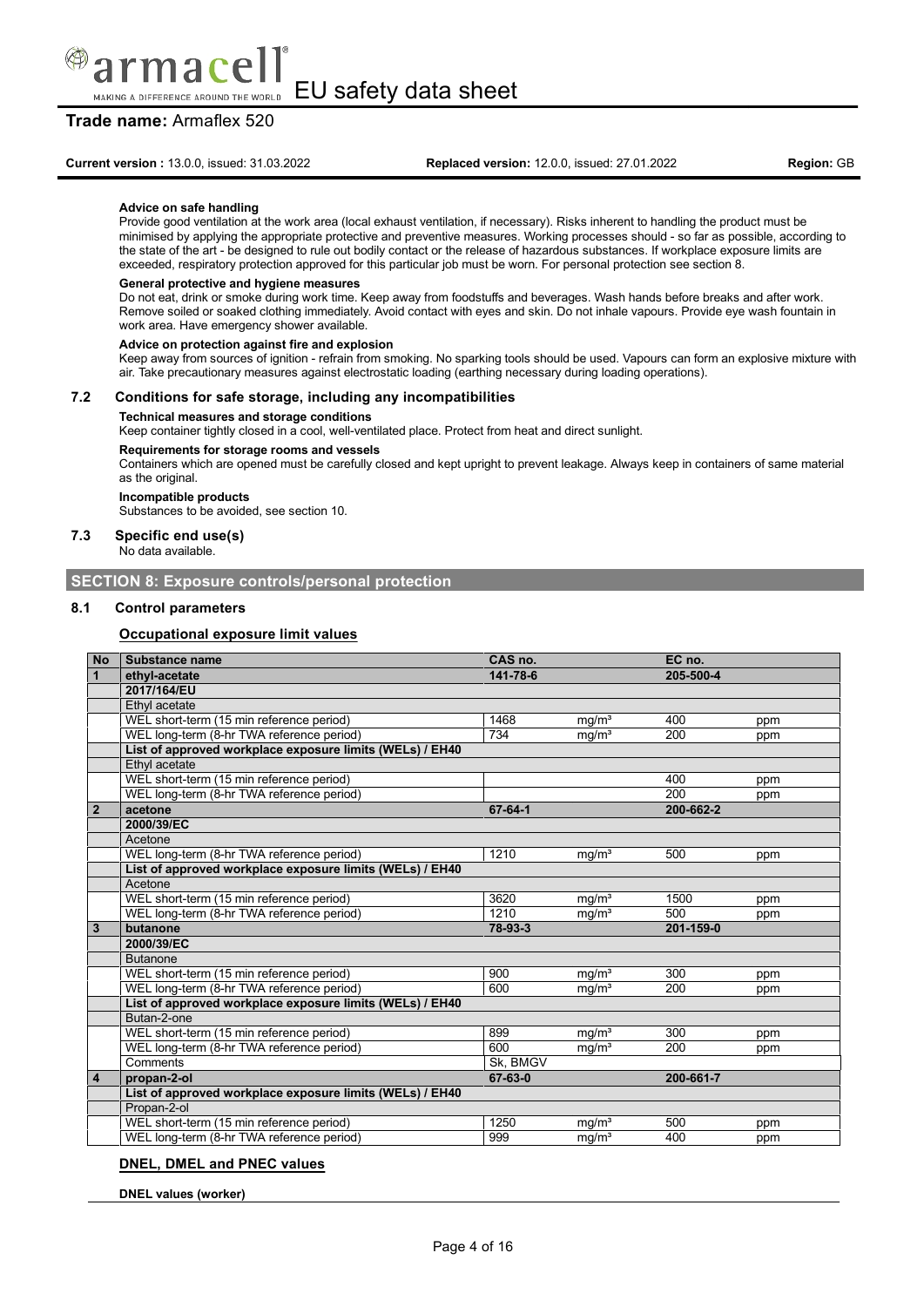

## **Trade name:** Armaflex 520

**Current version :** 13.0.0, issued: 31.03.2022 **Replaced version:** 12.0.0, issued: 27.01.2022 **Region:** GB

mg/kg dry weight<br>mg/kg dry weight

| No        | Substance name                                         |                                            |                      |                      | CAS / EC no             |                                |
|-----------|--------------------------------------------------------|--------------------------------------------|----------------------|----------------------|-------------------------|--------------------------------|
|           | Route of exposure                                      | <b>Exposure time</b>                       |                      | <b>Effect</b>        | Value                   |                                |
|           |                                                        |                                            |                      |                      |                         |                                |
| 1         | Hydrocarbons, C6-C7, isoalkanes, cyclics, <5% n-hexane |                                            |                      |                      | 64742-49-0<br>926-605-8 |                                |
|           |                                                        |                                            |                      |                      |                         |                                |
|           | dermal                                                 | Long term (chronic)                        |                      | systemic             | 13964                   | mg/kg/day                      |
|           | inhalative                                             | Long term (chronic)                        |                      | systemic             | 5306                    | mg/m <sup>3</sup>              |
| 2         | ethyl-acetate                                          |                                            |                      |                      | $141 - 78 - 6$          |                                |
|           |                                                        |                                            |                      |                      | 205-500-4               |                                |
|           | dermal                                                 | Long term (chronic)                        |                      | systemic             | 63                      | mg/kg/day                      |
|           | inhalative                                             | Long term (chronic)                        |                      | systemic             | 734                     | mg/m <sup>3</sup>              |
|           | inhalative                                             | Short term (acut)                          |                      | systemic             | 1468                    | mq/m <sup>3</sup>              |
|           | inhalative                                             | Long term (chronic)                        |                      | local                | 734                     | mg/m <sup>3</sup>              |
|           | inhalative                                             | Short term (acut)                          |                      | local                | 1468                    | mg/m <sup>3</sup>              |
| 3         | acetone                                                |                                            |                      |                      | $67 - 64 - 1$           |                                |
|           |                                                        |                                            |                      |                      | 200-662-2               |                                |
|           | dermal                                                 | Long term (chronic)                        |                      | systemic             | 186                     | mg/kg/day                      |
|           | inhalative                                             | Short term (acut)                          |                      | local                | 2420                    | mq/m <sup>3</sup>              |
|           | inhalative                                             | Short term (acut)                          |                      | systemic             | 1210                    | mg/m <sup>3</sup>              |
| 4         | butanone                                               |                                            |                      |                      | 78-93-3                 |                                |
|           |                                                        |                                            |                      |                      | 201-159-0               |                                |
|           | dermal                                                 | Long term (chronic)                        |                      | systemic             | 1161                    | mg/kg/day                      |
|           | inhalative                                             | Long term (chronic)                        |                      | systemic             | 600.00                  | mq/m <sup>3</sup>              |
| 5         | propan-2-ol                                            |                                            |                      |                      | $67 - 63 - 0$           |                                |
|           |                                                        |                                            |                      |                      | 200-661-7               |                                |
|           | dermal                                                 | Long term (chronic)                        |                      | systemic             | 888                     | mg/kg/day                      |
|           | inhalative                                             | Long term (chronic)                        |                      | systemic             | 500                     | mq/m <sup>3</sup>              |
|           | <b>DNEL value (consumer)</b>                           |                                            |                      |                      |                         |                                |
| <b>No</b> | Substance name                                         |                                            |                      |                      | CAS / EC no             |                                |
|           | <b>Route of exposure</b>                               | <b>Exposure time</b>                       |                      | <b>Effect</b>        | <b>Value</b>            |                                |
| 1         | Hydrocarbons, C6-C7, isoalkanes, cyclics, <5% n-hexane |                                            |                      |                      | 64742-49-0              |                                |
|           |                                                        |                                            |                      |                      | 926-605-8               |                                |
|           | oral                                                   | Long term (chronic)                        |                      | systemic             | 1301                    | mg/kg/day                      |
|           | dermal                                                 | Long term (chronic)                        |                      | systemic             | 1377                    | mg/kg/day                      |
|           | inhalative                                             | Long term (chronic)                        |                      | systemic             | 1131                    | mg/m <sup>3</sup>              |
| 2         | ethyl-acetate                                          |                                            |                      |                      | 141-78-6                |                                |
|           |                                                        |                                            |                      |                      | 205-500-4               |                                |
|           | oral                                                   |                                            |                      |                      | 4.5                     | mg/kg/day                      |
|           | dermal                                                 | Long term (chronic)<br>Long term (chronic) |                      | systemic<br>systemic | $\overline{37}$         |                                |
|           | inhalative                                             | Long term (chronic)                        |                      |                      | 367                     | mg/kg/day<br>mq/m <sup>3</sup> |
|           |                                                        |                                            |                      | systemic             |                         |                                |
|           | inhalative                                             | Short term (acut)                          |                      | systemic             | 734                     | mg/m <sup>3</sup>              |
|           | inhalative                                             | Long term (chronic)                        |                      | local                | 367                     | mg/m <sup>3</sup>              |
|           | inhalative                                             | Short term (acut)                          |                      | local                | 734                     | mg/m <sup>3</sup>              |
| 3         | acetone                                                |                                            |                      |                      | $67 - 64 - 1$           |                                |
|           |                                                        |                                            |                      |                      | 200-662-2               |                                |
|           | oral                                                   | Long term (chronic)                        |                      | systemic             | 62                      | mg/kg/day                      |
|           | dermal                                                 | Long term (chronic)                        |                      | systemic             | 62                      | mg/kg/day                      |
|           | inhalative                                             | Long term (chronic)                        |                      | systemic             | 200                     | mg/m <sup>3</sup>              |
| 4         | butanone                                               |                                            |                      |                      | 78-93-3                 |                                |
|           |                                                        |                                            |                      |                      | 201-159-0               |                                |
|           | oral                                                   | Long term (chronic)                        |                      | systemic             | 31                      | mg/kg/day                      |
|           | dermal                                                 | Long term (chronic)                        |                      | systemic             | 412                     | mg/kg/day                      |
|           | inhalative                                             | Long term (chronic)                        |                      | systemic             | 106                     | mq/m <sup>3</sup>              |
| 5         | propan-2-ol                                            |                                            |                      |                      | 67-63-0                 |                                |
|           |                                                        |                                            |                      |                      | 200-661-7               |                                |
|           | oral                                                   | Long term (chronic)                        |                      | systemic             | 26                      | mg/kg/day                      |
|           | dermal                                                 | Long term (chronic)                        |                      | systemic             | 319                     | mg/kg/day                      |
|           | inhalative                                             | Long term (chronic)                        |                      | systemic             | 89                      | mg/m <sup>3</sup>              |
|           | <b>PNEC values</b>                                     |                                            |                      |                      |                         |                                |
| <b>No</b> | Substance name                                         |                                            |                      |                      | CAS / EC no             |                                |
|           | ecological compartment                                 |                                            | <b>Type</b>          |                      | Value                   |                                |
| 1         | ethyl-acetate                                          |                                            |                      |                      | $141 - 78 - 6$          |                                |
|           |                                                        |                                            |                      |                      | 205-500-4               |                                |
|           | water                                                  |                                            | fresh water          |                      | 0.24                    | mg/L                           |
|           | water                                                  |                                            | marine water         |                      | 0.024                   | mq/L                           |
|           | water                                                  |                                            | fresh water sediment |                      | 1.15                    | mg/kg dry weight               |
|           |                                                        |                                            |                      |                      |                         |                                |

water marine water sediment 0.115 mg/kg dry water sediment 0.115 mg/kg dry weight 0.116 mg/kg dry weight 0.148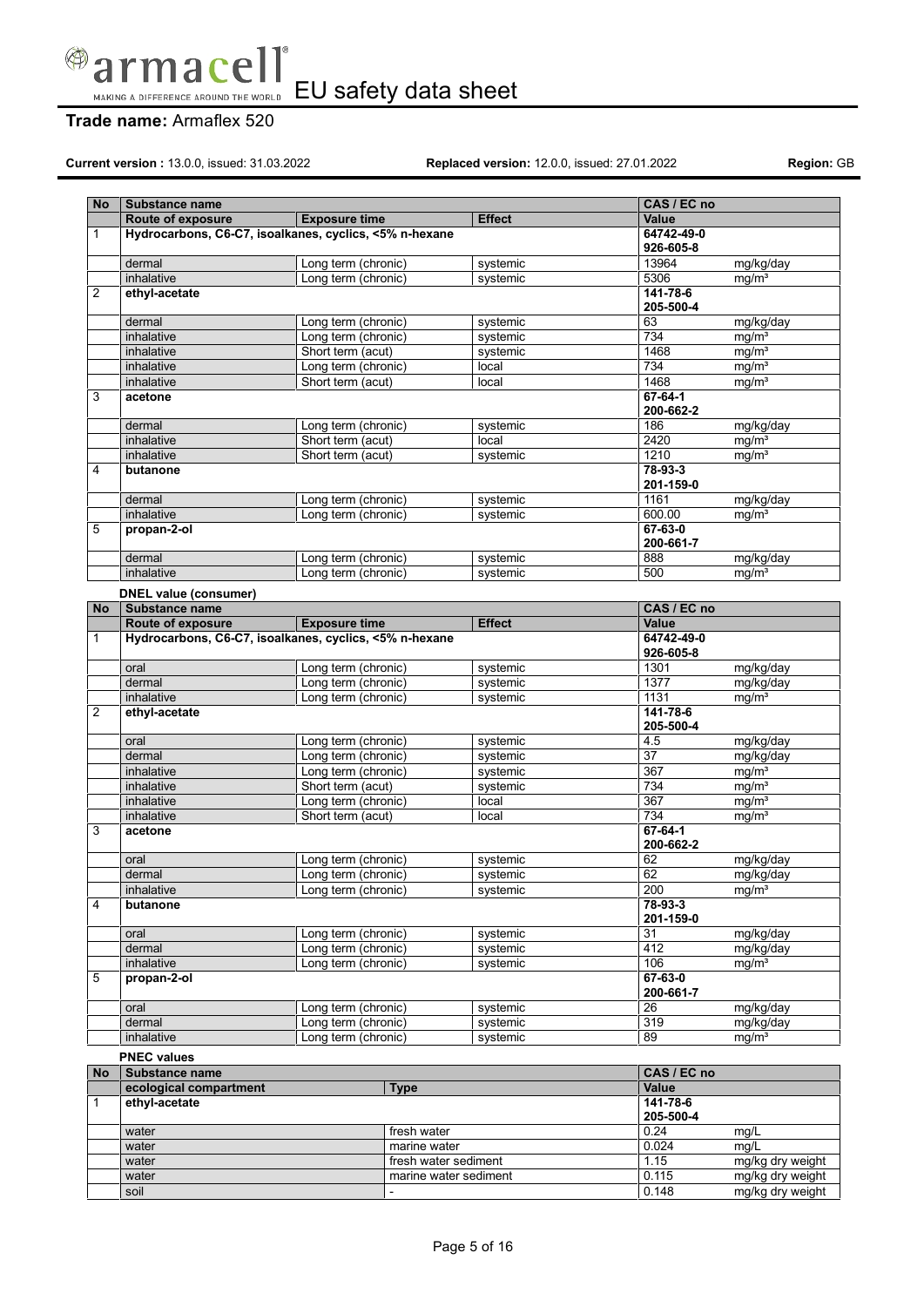

## **Trade name:** Armaflex 520

**Current version :** 13.0.0, issued: 31.03.2022 **Replaced version:** 12.0.0, issued: 27.01.2022 **Region:** GB

| 650<br>sewage treatment plant<br>mg/L<br>$\overline{a}$                     |  |
|-----------------------------------------------------------------------------|--|
| $\overline{0.2}$<br>secondary poisoning<br>g/kg<br>$\overline{\phantom{0}}$ |  |
| with reference to: food                                                     |  |
| 2<br>67-64-1<br>acetone                                                     |  |
| 200-662-2                                                                   |  |
| fresh water<br>10.6<br>water<br>mg/L                                        |  |
| 21<br>Aqua intermittent<br>mq/L<br>water                                    |  |
| 1.06<br>mq/L<br>marine water<br>water                                       |  |
| fresh water sediment<br>30.4<br>mg/kg<br>water                              |  |
| 3.04<br>mg/kg<br>marine water sediment<br>water                             |  |
| 29.5<br>soil<br>mg/kg<br>$\overline{\phantom{0}}$                           |  |
| 100<br>sewage treatment plant<br>mg/L<br>÷,                                 |  |
| 78-93-3<br>3<br>butanone                                                    |  |
| 201-159-0                                                                   |  |
| 55.8<br>fresh water<br>mg/L<br>water                                        |  |
| 55.8<br>mq/L<br>water<br>marine water                                       |  |
| 55.8<br>Aqua intermittent<br>mq/L<br>water                                  |  |
| 284.74<br>fresh water sediment<br>mg/kg<br>water                            |  |
| with reference to: dry weight                                               |  |
| marine water sediment<br>284.7<br>mg/kg<br>water                            |  |
| with reference to: dry weight                                               |  |
| 22.5<br>soil<br>mg/kg<br>$\overline{a}$                                     |  |
| with reference to: dry weight                                               |  |
| sewage treatment plant<br>709<br>mq/L<br>$\overline{a}$                     |  |
| secondary poisoning<br>1000<br>mg/kg<br>÷,                                  |  |
| with reference to: food                                                     |  |
| $67 - 63 - 0$<br>4<br>propan-2-ol                                           |  |
| 200-661-7                                                                   |  |
| fresh water<br>140.9<br>water<br>mg/L                                       |  |
| 140.9<br>Aqua intermittent<br>mg/L<br>water                                 |  |
| 140.9<br>marine water<br>mg/L<br>water                                      |  |
| 552<br>fresh water sediment<br>mg/L<br>water                                |  |
| 552<br>marine water sediment<br>mq/L<br>water                               |  |
| soil<br>28<br>mg/kg                                                         |  |
| 2251<br>sewage treatment plant<br>mq/L<br>L,                                |  |
|                                                                             |  |
| secondary poisoning<br>160<br>mg/kg<br>÷,                                   |  |

## **8.2 Exposure controls**

**Appropriate engineering controls**

Ensure adequate ventilation, local exhaust at the work station if necessary.

## **Personal protective equipment**

## **Respiratory protection**

If workplace exposure limits are exceeded, a respiration protection approved for this particular job must be worn. In case of aerosol and mist formation, take appropriate measures for breathing protection in the event workplace threshold values are not specified. Respirator AX

## **Eye / face protection**

Tightly fitting safety glasses (EN 166).

#### **Hand protection**

Sufficient protection is given wearing suitable protective gloves checked according to i.e. EN 374, in the event of risk of skin contact with the product. Before use, the protective gloves should be tested in any case for its specific work-station suitability (i.e. mechanical resistance, product compatibility and antistatic properties). Adhere to the manufacturer's instructions and information relating to the use, storage, care and replacement of protective gloves. Protective gloves shall be replaced immediately when physically damaged or worn. Design operations thus to avoid permanent use of protective gloves.

| Appropriate Material   | butyl rubber       |     |    |
|------------------------|--------------------|-----|----|
| Material thickness     |                    | 0 7 | mm |
| Inappropriate material | nitrile rubber     |     |    |
| Inappropriate material | <b>PVC</b>         |     |    |
| Inappropriate material | viton              |     |    |
| Inappropriate material | Natural rubber, NR |     |    |
|                        |                    |     |    |

#### **Other**

Fire-resistant antistatic protective clothing.

**Environmental exposure controls**

No data available.

## **SECTION 9: Physical and chemical properties**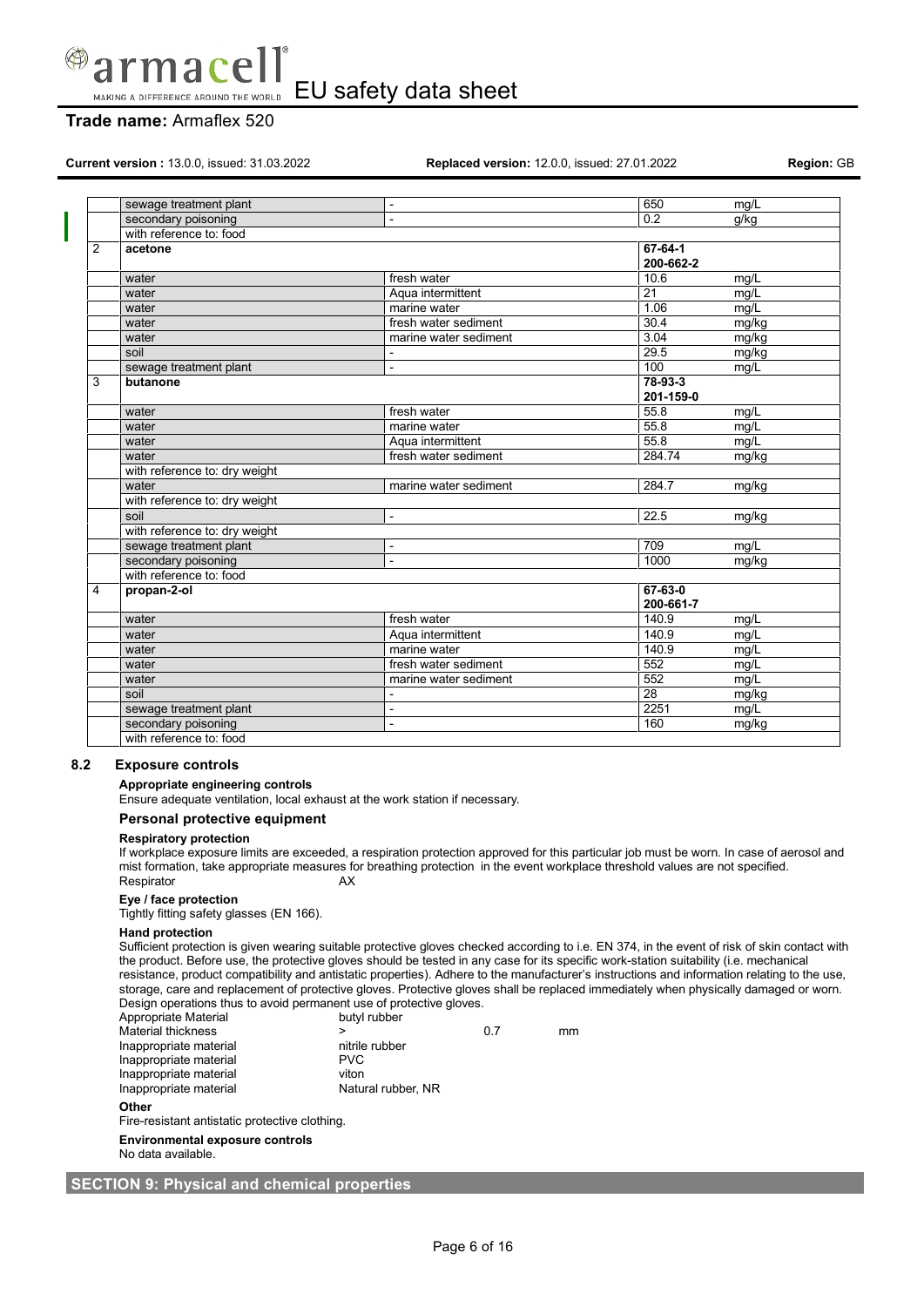

## **Trade name:** Armaflex 520

**Current version :** 13.0.0, issued: 31.03.2022 **Replaced version:** 12.0.0, issued: 27.01.2022 **Region:** GB

## **9.1 Information on basic physical and chemical properties**

| <b>State of aggregation</b>                         |             |               |                |              |  |  |  |
|-----------------------------------------------------|-------------|---------------|----------------|--------------|--|--|--|
| liquid                                              |             |               |                |              |  |  |  |
| Form/Colour                                         |             |               |                |              |  |  |  |
| liquid                                              |             |               |                |              |  |  |  |
| beige                                               |             |               |                |              |  |  |  |
| <b>Odour</b>                                        |             |               |                |              |  |  |  |
| like solvents                                       |             |               |                |              |  |  |  |
|                                                     |             |               |                |              |  |  |  |
| pH value                                            |             |               |                |              |  |  |  |
| No data available                                   |             |               |                |              |  |  |  |
| Boiling point / boiling range                       |             |               |                |              |  |  |  |
| Value                                               |             | 55            | $\overline{C}$ |              |  |  |  |
| Source                                              | supplier    |               |                |              |  |  |  |
| <b>Melting point/freezing point</b>                 |             |               |                |              |  |  |  |
| No data available                                   |             |               |                |              |  |  |  |
| <b>Decomposition temperature</b>                    |             |               |                |              |  |  |  |
| No data available                                   |             |               |                |              |  |  |  |
|                                                     |             |               |                |              |  |  |  |
| <b>Flash point</b><br>Value                         |             | $-15$         | $\overline{C}$ |              |  |  |  |
| Source                                              | supplier    |               |                |              |  |  |  |
|                                                     |             |               |                |              |  |  |  |
| Ignition temperature                                |             |               |                |              |  |  |  |
| No data available                                   |             |               |                |              |  |  |  |
| <b>Auto-ignition temperature</b>                    |             |               |                |              |  |  |  |
| Value                                               |             | 235           | $^{\circ}C$    |              |  |  |  |
| Source                                              | supplier    |               |                |              |  |  |  |
| <b>Flammability</b>                                 |             |               |                |              |  |  |  |
| Not applicable                                      |             |               |                |              |  |  |  |
| Source                                              | supplier    |               |                |              |  |  |  |
| Lower explosion limit                               |             |               |                |              |  |  |  |
| Value                                               |             | $\mathbf{1}$  | $%$ vol        |              |  |  |  |
| Source                                              | supplier    |               |                |              |  |  |  |
| <b>Upper explosion limit</b>                        |             |               |                |              |  |  |  |
| Value                                               |             | 20            | $%$ vol        |              |  |  |  |
| Source                                              | supplier    |               |                |              |  |  |  |
| Vapour pressure                                     |             |               |                |              |  |  |  |
| No data available                                   |             |               |                |              |  |  |  |
|                                                     |             |               |                |              |  |  |  |
| <b>Relative vapour density</b><br>No data available |             |               |                |              |  |  |  |
|                                                     |             |               |                |              |  |  |  |
| <b>Relative density</b><br>Value                    |             |               |                |              |  |  |  |
| Source                                              | supplier    | 0.85          |                |              |  |  |  |
|                                                     |             |               |                |              |  |  |  |
| <b>Density</b>                                      |             |               |                |              |  |  |  |
| No data available                                   |             |               |                |              |  |  |  |
| Solubility in water                                 |             |               |                |              |  |  |  |
| Source                                              | supplier    |               |                |              |  |  |  |
| Comments                                            | immiscible  |               |                |              |  |  |  |
| <b>Solubility</b>                                   |             |               |                |              |  |  |  |
| No data available                                   |             |               |                |              |  |  |  |
| Partition coefficient n-octanol/water (log value)   |             |               |                |              |  |  |  |
| Substance name<br><b>No</b>                         |             | CAS no.       |                | EC no.       |  |  |  |
| ethyl-acetate<br>$\mathbf{1}$                       |             | 141-78-6      |                | 205-500-4    |  |  |  |
| log Pow                                             |             |               | 0.68           |              |  |  |  |
| Reference temperature                               |             |               | 25             | $^{\circ}$ C |  |  |  |
| Source<br>acetone<br>$\mathbf{2}$                   | <b>ECHA</b> | $67 - 64 - 1$ |                | 200-662-2    |  |  |  |
| log Pow                                             |             |               | $-0.23$        |              |  |  |  |
| Method                                              | QSAR        |               |                |              |  |  |  |
| Source                                              | <b>ECHA</b> |               |                |              |  |  |  |
|                                                     |             |               |                |              |  |  |  |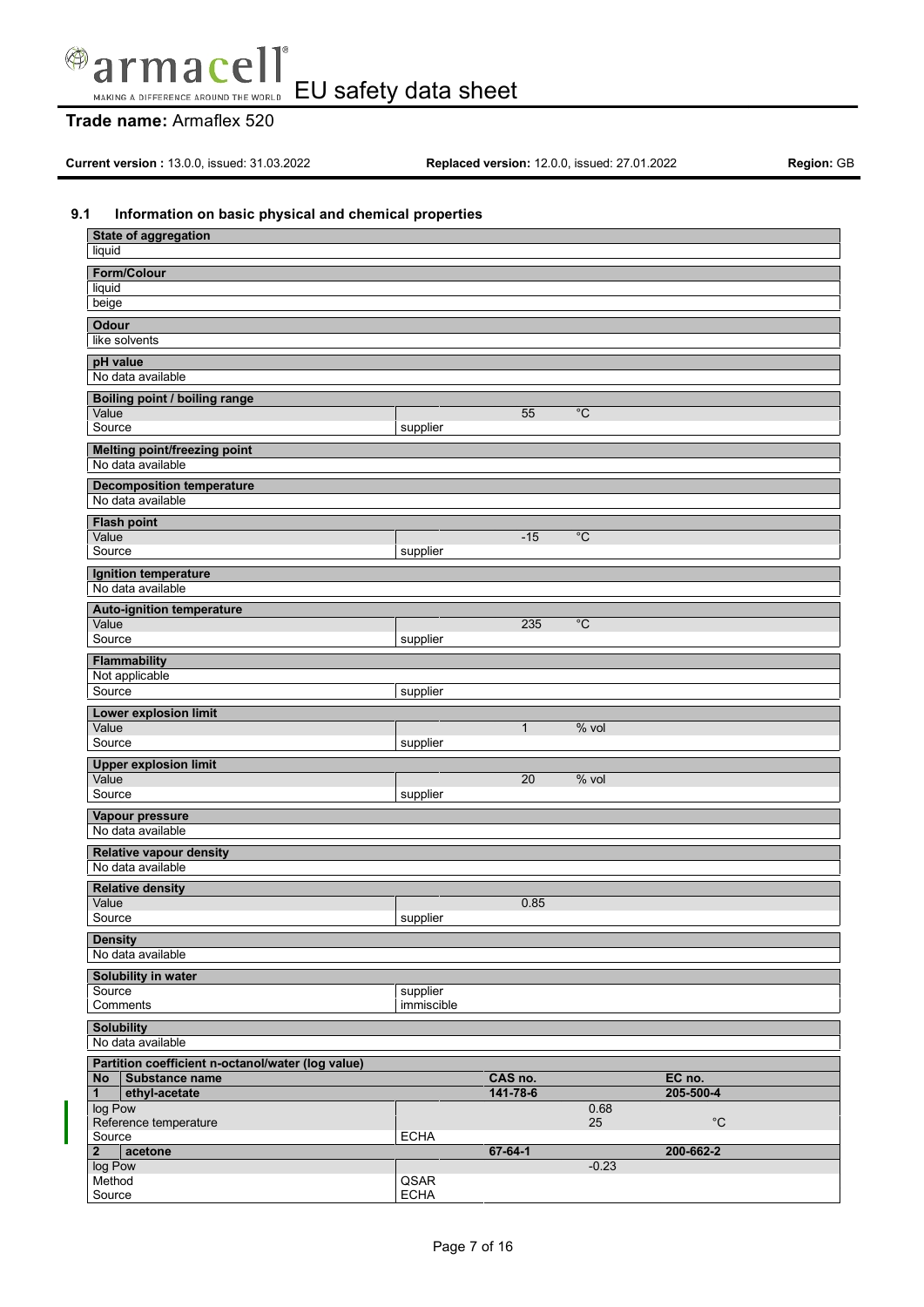

## **Trade name:** Armaflex 520

**Current version :** 13.0.0, issued: 31.03.2022 **Replaced version:** 12.0.0, issued: 27.01.2022 **Region:** GB

| 3       | butanone                        |             | 78-93-3 |                    | 201-159-0   |
|---------|---------------------------------|-------------|---------|--------------------|-------------|
| log Pow |                                 |             |         | 0.3                |             |
|         | Reference temperature           |             |         | 40                 | $^{\circ}C$ |
| Method  |                                 | OECD 117    |         |                    |             |
| Source  |                                 | <b>ECHA</b> |         |                    |             |
| 4       | propan-2-ol                     |             | 67-63-0 |                    | 200-661-7   |
| log Pow |                                 |             |         | 0.05               |             |
|         | Reference temperature           |             |         | 25                 | $^{\circ}C$ |
| Source  |                                 | <b>ECHA</b> |         |                    |             |
|         | <b>Viscosity</b>                |             |         |                    |             |
| Value   |                                 | $\geq$      | 1000    | mm <sup>2</sup> /s |             |
|         | Reference temperature           |             | 40      | $^{\circ}C$        |             |
|         |                                 |             |         |                    |             |
| Type    |                                 | kinematic   |         |                    |             |
| Source  |                                 | supplier    |         |                    |             |
|         | <b>Particle characteristics</b> |             |         |                    |             |
|         |                                 |             |         |                    |             |
|         | No data available               |             |         |                    |             |

## **9.2 Other information**

- **Other information**
- VOC: 78 %

## **SECTION 10: Stability and reactivity**

**10.1 Reactivity**

No data available.

- **10.2 Chemical stability** Stable under recommended storage and handling conditions (See section 7).
- **10.3 Possibility of hazardous reactions** None, when used as directed.
- **10.4 Conditions to avoid** Heat, naked flames and other ignition sources.
- **10.5 Incompatible materials** No data available.
- **10.6 Hazardous decomposition products** None if stored, handled and transported properly. In case of fire: see section 5.

**SECTION 11: Toxicological information**

## **11.1 Information on hazard classes as defined in Regulation (EC) No 1272/2008**

|           | <b>Acute oral toxicity</b>   |                                                                   |      |                  |
|-----------|------------------------------|-------------------------------------------------------------------|------|------------------|
| <b>No</b> | Substance name               | CAS no.                                                           |      | EC no.           |
|           | ethyl-acetate                | 141-78-6                                                          |      | 205-500-4        |
| LD50      |                              | $\geq$                                                            | 5600 | mg/kg bodyweight |
| Species   |                              | rat                                                               |      |                  |
| Source    |                              | <b>ECHA</b>                                                       |      |                  |
| 2         | acetone                      | 67-64-1                                                           |      | 200-662-2        |
| LD50      |                              |                                                                   | 5800 | mg/kg bodyweight |
| Species   |                              | rat                                                               |      |                  |
| Source    |                              | <b>ECHA</b>                                                       |      |                  |
|           | Evaluation/classification    | Based on available data, the classification criteria are not met. |      |                  |
| 3         | butanone                     | 78-93-3                                                           |      | 201-159-0        |
| LD50      |                              |                                                                   | 2054 | mg/kg bodyweight |
| Species   |                              | rat                                                               |      |                  |
| Method    |                              | OECD 423                                                          |      |                  |
| Source    |                              | ECHA / Read across                                                |      |                  |
| 4         | propan-2-ol                  | 67-63-0                                                           |      | 200-661-7        |
| LD50      |                              |                                                                   | 5840 | mg/kg bodyweight |
| Species   |                              | rat                                                               |      |                  |
| Method    |                              | OECD 401                                                          |      |                  |
| Source    |                              | <b>ECHA</b>                                                       |      |                  |
|           | Evaluation/classification    | Based on available data, the classification criteria are not met. |      |                  |
|           |                              |                                                                   |      |                  |
|           | <b>Acute dermal toxicity</b> |                                                                   |      |                  |
| No        | Substance name               | CAS no.                                                           |      | EC no.           |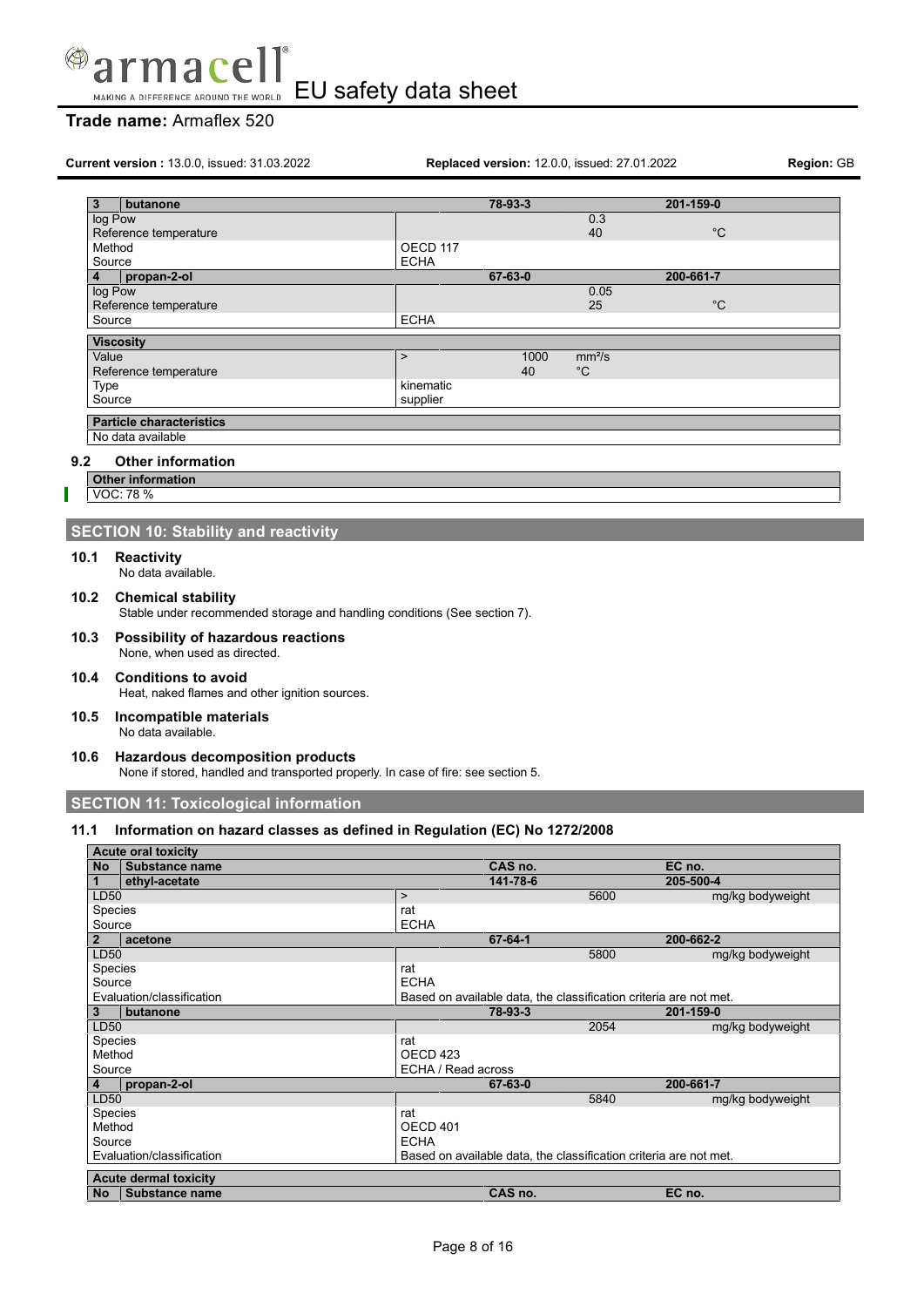

## **Trade name:** Armaflex 520

**Current version :** 13.0.0, issued: 31.03.2022 **Replaced version:** 12.0.0, issued: 27.01.2022 **Region:** GB

| 1                 | ethyl-acetate                                          |                       | 141-78-6                                                          |                | 205-500-4        |
|-------------------|--------------------------------------------------------|-----------------------|-------------------------------------------------------------------|----------------|------------------|
| LD50              |                                                        | $\geq$                |                                                                   | 20000          | mg/kg bodyweight |
| Species<br>Source |                                                        | rabbit<br><b>ECHA</b> |                                                                   |                |                  |
| $\mathbf{2}$      |                                                        |                       | $67 - 64 - 1$                                                     |                | 200-662-2        |
| LD50              | acetone                                                | $\,$                  |                                                                   | 15800          | mg/kg bodyweight |
| Species           |                                                        | rabbit                |                                                                   |                |                  |
| Source            |                                                        | <b>ECHA</b>           |                                                                   |                |                  |
|                   | Evaluation/classification                              |                       | Based on available data, the classification criteria are not met. |                |                  |
|                   |                                                        |                       |                                                                   |                |                  |
|                   | <b>Acute inhalational toxicity</b>                     |                       |                                                                   |                |                  |
| <b>No</b>         | Substance name                                         |                       | CAS no.                                                           |                | EC no.           |
| 1                 | acetone                                                |                       | $67 - 64 - 1$                                                     |                | 200-662-2        |
| <b>LC50</b>       |                                                        |                       |                                                                   | 76             | mg/l             |
|                   | Duration of exposure                                   |                       |                                                                   | $\overline{4}$ | h                |
|                   | State of aggregation                                   | Vapour                |                                                                   |                |                  |
| Species<br>Source |                                                        | rat<br><b>ECHA</b>    |                                                                   |                |                  |
|                   | Evaluation/classification                              |                       | Based on available data, the classification criteria are not met. |                |                  |
| $\overline{2}$    | propan-2-ol                                            |                       | 67-63-0                                                           |                | 200-661-7        |
| <b>LC50</b>       |                                                        | $\,$                  |                                                                   | 10000          |                  |
|                   | Duration of exposure                                   |                       |                                                                   | 6              | ppmV<br>h        |
|                   | State of aggregation                                   | Vapour                |                                                                   |                |                  |
| Species           |                                                        | rat                   |                                                                   |                |                  |
| Method            |                                                        | OECD 403              |                                                                   |                |                  |
| Source            |                                                        | <b>ECHA</b>           |                                                                   |                |                  |
|                   | Evaluation/classification                              |                       | Based on available data, the classification criteria are not met. |                |                  |
|                   |                                                        |                       |                                                                   |                |                  |
|                   | <b>Skin corrosion/irritation</b>                       |                       |                                                                   |                |                  |
| <b>No</b>         | Substance name                                         |                       | CAS no.                                                           |                | EC no.           |
| 1                 | Hydrocarbons, C6-C7, isoalkanes, cyclics, <5% n-hexane |                       | 64742-49-0                                                        |                | 926-605-8        |
| Species<br>Method |                                                        | rabbit<br>OECD 404    |                                                                   |                |                  |
| Source            |                                                        | <b>ECHA</b>           |                                                                   |                |                  |
|                   | Evaluation                                             | non-irritant          |                                                                   |                |                  |
| $\mathbf{2}$      | ethyl-acetate                                          |                       | 141-78-6                                                          |                | 205-500-4        |
| <b>Species</b>    |                                                        | rabbit                |                                                                   |                |                  |
| Method            |                                                        | OECD 404              |                                                                   |                |                  |
| Source            |                                                        | <b>ECHA</b>           |                                                                   |                |                  |
|                   | Evaluation                                             | low-irritant          |                                                                   |                |                  |
|                   | Evaluation/classification                              |                       | Based on available data, the classification criteria are not met. |                |                  |
| 3 <sup>1</sup>    | acetone                                                |                       | $67 - 64 - 1$                                                     |                | 200-662-2        |
| <b>Species</b>    |                                                        | guinea pig            |                                                                   |                |                  |
| Source            |                                                        | <b>ECHA</b>           |                                                                   |                |                  |
|                   | Evaluation                                             | non-irritant          |                                                                   |                |                  |
|                   | Evaluation/classification                              |                       |                                                                   |                |                  |
| 4                 |                                                        |                       | Based on available data, the classification criteria are not met. |                |                  |
|                   | butanone                                               |                       | 78-93-3                                                           |                | 201-159-0        |
|                   | Duration of exposure                                   |                       |                                                                   | 4              | h                |
| Species           |                                                        | rabbit                |                                                                   |                |                  |
| Method            |                                                        | OECD 404              |                                                                   |                |                  |
| Source            |                                                        | ECHA / Read across    |                                                                   |                |                  |
| Evaluation        |                                                        | non-irritant          |                                                                   |                |                  |
| 5                 | propan-2-ol                                            |                       | 67-63-0                                                           |                | 200-661-7        |
| Species           |                                                        | rabbit                |                                                                   |                |                  |
| Source            |                                                        | <b>ECHA</b>           |                                                                   |                |                  |
| Evaluation        |                                                        | non-irritant          |                                                                   |                |                  |
|                   | Evaluation/classification                              |                       | Based on available data, the classification criteria are not met. |                |                  |
|                   |                                                        |                       |                                                                   |                |                  |
| <b>No</b>         | Serious eye damage/irritation<br>Substance name        |                       | CAS no.                                                           |                | EC no.           |
| 1                 | ethyl-acetate                                          |                       | 141-78-6                                                          |                | 205-500-4        |
| Species           |                                                        | rabbit                |                                                                   |                |                  |
| Method            |                                                        | OECD 405              |                                                                   |                |                  |
| Source            |                                                        | <b>ECHA</b>           |                                                                   |                |                  |
|                   | Evaluation                                             | low-irritant          |                                                                   |                |                  |
| $\mathbf{2}$      | acetone                                                |                       | $67 - 64 - 1$                                                     |                | 200-662-2        |
| <b>Species</b>    |                                                        | rabbit                |                                                                   |                |                  |
| Method            |                                                        | OECD 405              |                                                                   |                |                  |
| Source            |                                                        | <b>ECHA</b>           |                                                                   |                |                  |
|                   | Evaluation<br>Evaluation/classification                | irritant              | Based on available data, the classification criteria are met.     |                |                  |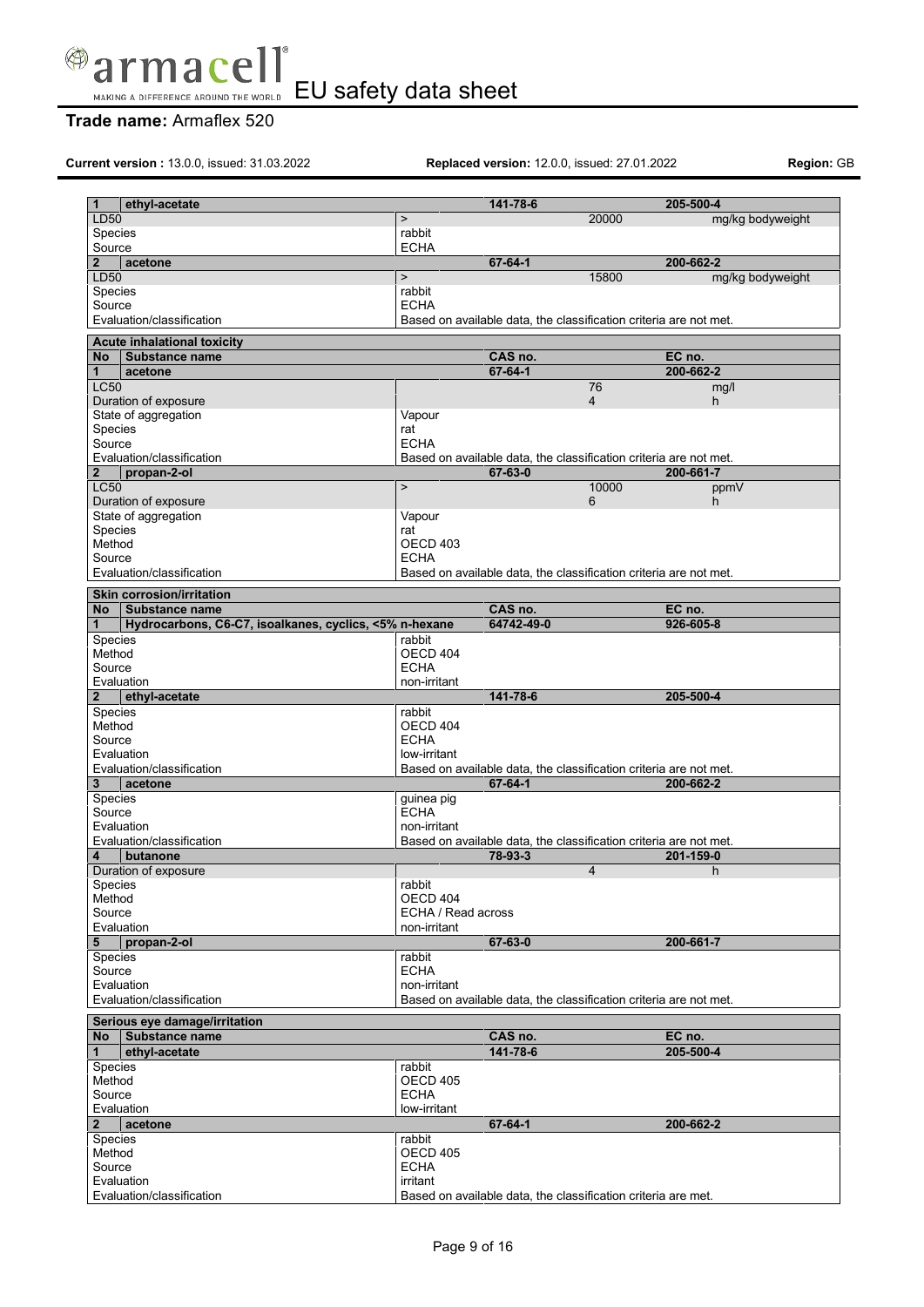

## **Trade name:** Armaflex 520

**Current version :** 13.0.0, issued: 31.03.2022 **Replaced version:** 12.0.0, issued: 27.01.2022 **Region:** GB

| 3<br>butanone                                                          | 78-93-3                                         | 201-159-0                                                         |
|------------------------------------------------------------------------|-------------------------------------------------|-------------------------------------------------------------------|
| Species                                                                | rabbit                                          |                                                                   |
| Method                                                                 | OECD 405                                        |                                                                   |
| Source                                                                 | <b>ECHA</b>                                     |                                                                   |
| Evaluation                                                             | irritant                                        |                                                                   |
| propan-2-ol<br>4                                                       | 67-63-0                                         | 200-661-7                                                         |
| <b>Species</b>                                                         | rabbit                                          |                                                                   |
| Method                                                                 | OECD 405                                        |                                                                   |
| Source                                                                 | <b>ECHA</b>                                     |                                                                   |
| Evaluation                                                             | irritant                                        |                                                                   |
| Evaluation/classification                                              |                                                 | Based on available data, the classification criteria are met.     |
|                                                                        |                                                 |                                                                   |
| Respiratory or skin sensitisation                                      |                                                 |                                                                   |
| Substance name<br>No                                                   | CAS no.                                         | EC no.                                                            |
| ethyl-acetate<br>$\mathbf 1$                                           | 141-78-6                                        | 205-500-4                                                         |
| Route of exposure                                                      | <b>Skin</b>                                     |                                                                   |
| <b>Species</b>                                                         | guinea pig                                      |                                                                   |
| Method                                                                 | OECD 406                                        |                                                                   |
| Source                                                                 | <b>ECHA</b>                                     |                                                                   |
| Evaluation                                                             | non-sensitizing                                 |                                                                   |
| $\overline{2}$<br>acetone                                              | $67 - 64 - 1$                                   | 200-662-2                                                         |
| Route of exposure                                                      | <b>Skin</b>                                     |                                                                   |
| Species                                                                | guinea pig                                      |                                                                   |
| Source                                                                 | <b>ECHA</b>                                     |                                                                   |
| Evaluation                                                             | non-sensitizing                                 |                                                                   |
|                                                                        |                                                 |                                                                   |
| Evaluation/classification                                              |                                                 | Based on available data, the classification criteria are not met. |
| 3<br>butanone                                                          | 78-93-3                                         | 201-159-0                                                         |
| Route of exposure                                                      | <b>Skin</b>                                     |                                                                   |
| <b>Species</b>                                                         | guinea pig                                      |                                                                   |
| Method                                                                 | OECD 406                                        |                                                                   |
| Source                                                                 | <b>ECHA</b>                                     |                                                                   |
| Evaluation                                                             | non-sensitizing                                 |                                                                   |
| propan-2-ol<br>4                                                       | 67-63-0                                         | 200-661-7                                                         |
| Route of exposure                                                      | Skin                                            |                                                                   |
|                                                                        |                                                 |                                                                   |
|                                                                        |                                                 |                                                                   |
| <b>Species</b><br>Method                                               | guinea pig<br>OECD 406                          |                                                                   |
| Source                                                                 | <b>ECHA</b>                                     |                                                                   |
|                                                                        |                                                 |                                                                   |
| Evaluation                                                             | non-sensitizing                                 |                                                                   |
| Evaluation/classification                                              |                                                 | Based on available data, the classification criteria are not met. |
| Germ cell mutagenicity                                                 |                                                 |                                                                   |
| <b>No</b><br><b>Substance name</b>                                     | CAS no.                                         | EC no.                                                            |
| Hydrocarbons, C6-C7, isoalkanes, cyclics, <5% n-hexane<br>$\mathbf{1}$ | 64742-49-0                                      | 926-605-8                                                         |
| Source                                                                 | ECHA / Read across                              |                                                                   |
| Evaluation/classification                                              |                                                 | Based on available data, the classification criteria are not met. |
| acetone<br>$\mathbf{2}$                                                | $67 - 64 - 1$                                   | 200-662-2                                                         |
| Type of examination                                                    | in vitro gene mutation study in bacteria        |                                                                   |
| <b>Species</b>                                                         | Salmonella typhimurium                          |                                                                   |
| Method                                                                 | <b>OECD 471</b>                                 |                                                                   |
| Source                                                                 | <b>ECHA</b>                                     |                                                                   |
| Evaluation/classification                                              |                                                 | Based on available data, the classification criteria are not met. |
|                                                                        |                                                 |                                                                   |
| Type of examination                                                    | Chinese hamster Ovary (CHO)                     | In vitro Mammalian Chromosomal Aberration Test                    |
| Species                                                                |                                                 |                                                                   |
| Method                                                                 | OECD 473                                        |                                                                   |
| Source                                                                 | <b>ECHA</b>                                     |                                                                   |
| Evaluation/classification                                              |                                                 | Based on available data, the classification criteria are not met. |
| Type of examination                                                    | in vitro gene mutation study in mammalian cells |                                                                   |
| Species                                                                | Mouse lymphoma cells                            |                                                                   |
| Method                                                                 | OECD 476                                        |                                                                   |
| Source                                                                 | <b>ECHA</b>                                     |                                                                   |
| Evaluation/classification                                              |                                                 | Based on available data, the classification criteria are not met. |
| 3<br>butanone                                                          | 78-93-3                                         | 201-159-0                                                         |
| Type of examination                                                    | in vitro gene mutation study in bacteria        |                                                                   |
| Species                                                                | Salmonella typhimurium                          |                                                                   |
| Method                                                                 | <b>OECD 471</b>                                 |                                                                   |
| Source                                                                 | <b>ECHA</b>                                     |                                                                   |
| Evaluation/classification                                              |                                                 | Based on available data, the classification criteria are not met. |
| Type of examination                                                    |                                                 | In vitro Mammalian Chromosomal Aberration Test                    |
| Species<br>Method                                                      | rat<br>OECD 473                                 |                                                                   |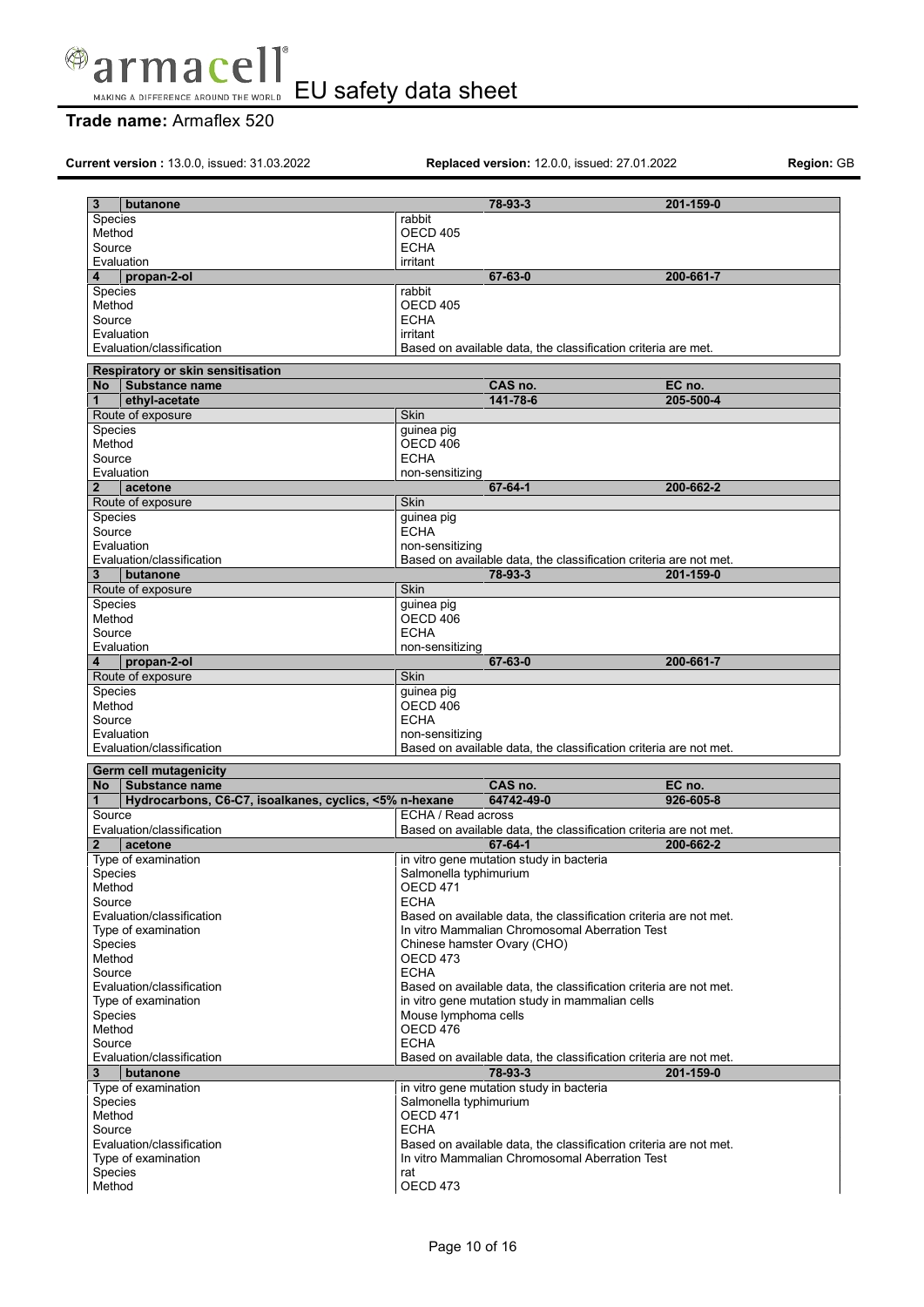

# **Trade name:** Armaflex 520

| Current version: 13.0.0, issued: 31.03.2022                 |                      | Replaced version: 12.0.0, issued: 27.01.2022 |                                                                               | Region: GB |
|-------------------------------------------------------------|----------------------|----------------------------------------------|-------------------------------------------------------------------------------|------------|
|                                                             |                      |                                              |                                                                               |            |
| Source                                                      | <b>ECHA</b>          |                                              |                                                                               |            |
| Evaluation/classification                                   |                      |                                              | Based on available data, the classification criteria are not met.             |            |
| Type of examination                                         |                      | In vitro mammalian cell gene mutation test   |                                                                               |            |
| <b>Species</b>                                              | Mouse lymphoma cells |                                              |                                                                               |            |
| Method                                                      | OECD 476             |                                              |                                                                               |            |
| Source                                                      | <b>ECHA</b>          |                                              |                                                                               |            |
| Evaluation/classification                                   |                      |                                              | Based on available data, the classification criteria are not met.             |            |
| Type of examination                                         |                      |                                              | In vivo mammalian somatic cell study: cytogenicity / erythrocyte micronucleus |            |
| Species                                                     | mouse                |                                              |                                                                               |            |
| Method                                                      | OECD 474             |                                              |                                                                               |            |
| Source                                                      | <b>ECHA</b>          |                                              |                                                                               |            |
| Evaluation/classification                                   |                      |                                              | Based on available data, the classification criteria are not met.             |            |
| propan-2-ol<br>4                                            |                      | 67-63-0                                      | 200-661-7                                                                     |            |
| Source                                                      | <b>ECHA</b>          |                                              |                                                                               |            |
| Evaluation/classification                                   |                      |                                              | Based on available data, the classification criteria are not met.             |            |
|                                                             |                      |                                              |                                                                               |            |
| <b>Reproduction toxicity</b>                                |                      |                                              |                                                                               |            |
| No Substance name                                           |                      | CAS no.                                      | EC no.                                                                        |            |
| Hydrocarbons, C6-C7, isoalkanes, cyclics, <5% n-hexane<br>1 |                      | 64742-49-0                                   | 926-605-8                                                                     |            |
| Source                                                      | ECHA / Read across   |                                              |                                                                               |            |
| Evaluation/classification                                   |                      |                                              | Based on available data, the classification criteria are not met.             |            |
| acetone                                                     |                      | 67-64-1                                      | 200-662-2                                                                     |            |
| Route of exposure                                           | inhalational         |                                              |                                                                               |            |
| <b>NOAEC</b>                                                |                      |                                              | 2200<br>ppm                                                                   |            |
| Type of examination                                         |                      | Prenatal Developmental Toxicity Study        |                                                                               |            |
| Species                                                     | rat                  |                                              |                                                                               |            |
| Method                                                      | OECD 414             |                                              |                                                                               |            |
| Source                                                      | <b>ECHA</b>          |                                              |                                                                               |            |
| Evaluation/classification                                   |                      |                                              | Based on available data, the classification criteria are not met.             |            |
| 3<br>butanone                                               |                      | 78-93-3                                      | 201-159-0                                                                     |            |
| Route of exposure                                           | inhalational         |                                              |                                                                               |            |
| Type of examination                                         |                      | Prenatal Developmental Toxicity Study        |                                                                               |            |
| Species                                                     | rat                  |                                              |                                                                               |            |
| Method                                                      | OECD 414             |                                              |                                                                               |            |
| Source                                                      | <b>ECHA</b>          |                                              |                                                                               |            |
| Evaluation/classification                                   |                      |                                              | Based on available data, the classification criteria are not met.             |            |
|                                                             |                      |                                              |                                                                               |            |
| Carcinogenicity                                             |                      |                                              |                                                                               |            |
| No Substance name                                           |                      | CAS no.                                      | EC no.                                                                        |            |
| Hydrocarbons, C6-C7, isoalkanes, cyclics, <5% n-hexane<br>1 |                      | 64742-49-0                                   | 926-605-8                                                                     |            |
| Source                                                      | ECHA / Read across   |                                              |                                                                               |            |
| Evaluation/classification                                   |                      |                                              | Based on available data, the classification criteria are not met.             |            |
| $\mathbf{2}$<br>acetone                                     |                      | 67-64-1                                      | 200-662-2                                                                     |            |
| Route of exposure                                           | dermal               |                                              |                                                                               |            |
| Type of examination                                         | Toxicity study       |                                              |                                                                               |            |
| <b>Species</b>                                              | mouse                |                                              |                                                                               |            |
| Source                                                      | <b>ECHA</b>          |                                              |                                                                               |            |
| Evaluation/classification                                   |                      |                                              | Based on available data, the classification criteria are not met.             |            |
| butanone                                                    |                      | 78-93-3                                      | 201-159-0                                                                     |            |
| 3                                                           |                      |                                              |                                                                               |            |
| Source                                                      | <b>ECHA</b>          |                                              |                                                                               |            |
| Evaluation/classification                                   |                      |                                              | Based on available data, the classification criteria are not met.             |            |
| <b>STOT - single exposure</b>                               |                      |                                              |                                                                               |            |
| No data available                                           |                      |                                              |                                                                               |            |
|                                                             |                      |                                              |                                                                               |            |
| <b>STOT - repeated exposure</b>                             |                      |                                              |                                                                               |            |
| Substance name<br><b>No</b>                                 |                      | CAS no.                                      | EC no.                                                                        |            |
| Hydrocarbons, C6-C7, isoalkanes, cyclics, <5% n-hexane<br>1 |                      | 64742-49-0                                   | 926-605-8                                                                     |            |
| Source                                                      | ECHA / Read across   |                                              |                                                                               |            |
| Evaluation/classification                                   |                      |                                              | Based on available data, the classification criteria are not met.             |            |
| $\mathbf{2}$<br>acetone                                     |                      | 67-64-1                                      | 200-662-2                                                                     |            |
| Route of exposure                                           | oral                 |                                              |                                                                               |            |
| <b>NOAEL</b>                                                |                      |                                              | 10000<br>ppm                                                                  |            |
| Species                                                     | rat                  |                                              |                                                                               |            |
| Method                                                      | OECD 408             |                                              |                                                                               |            |
| Source                                                      | <b>ECHA</b>          |                                              |                                                                               |            |
|                                                             |                      |                                              |                                                                               |            |
| Evaluation/classification                                   |                      |                                              | Based on available data, the classification criteria are not met.             |            |
| Route of exposure                                           | inhalational         |                                              |                                                                               |            |
| <b>NOAEC</b>                                                |                      |                                              | 19000<br>ppm                                                                  |            |
| Species                                                     | rat                  |                                              |                                                                               |            |
| Source                                                      | <b>ECHA</b>          |                                              |                                                                               |            |
|                                                             |                      |                                              |                                                                               |            |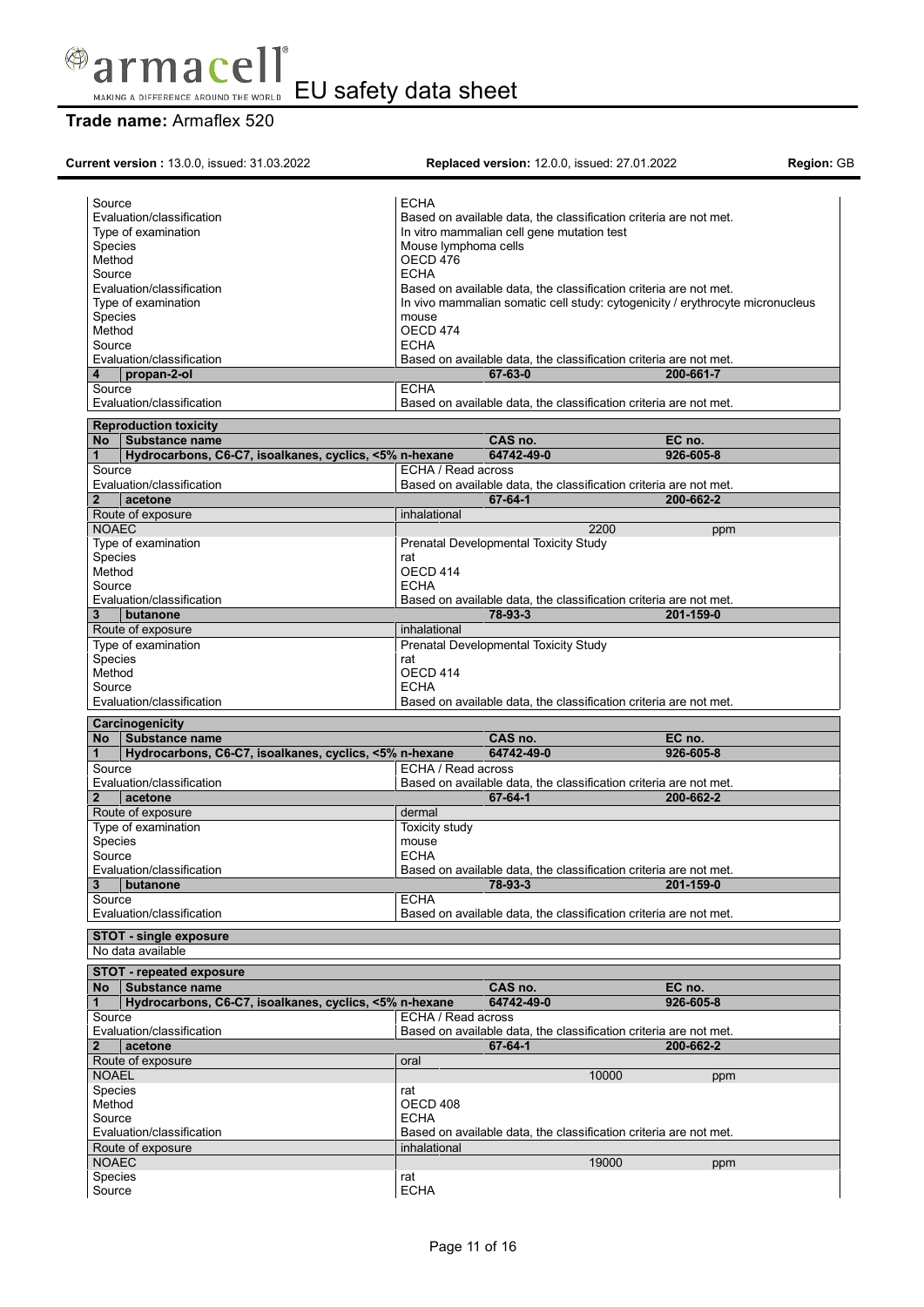

## **Trade name:** Armaflex 520

**Current version :** 13.0.0, issued: 31.03.2022 **Replaced version:** 12.0.0, issued: 27.01.2022 **Region:** GB

| Evaluation/classification | Based on available data, the classification criteria are not met. |           |  |  |  |
|---------------------------|-------------------------------------------------------------------|-----------|--|--|--|
| butanone<br>3             | 78-93-3                                                           | 201-159-0 |  |  |  |
| Route of exposure         | inhalational                                                      |           |  |  |  |
| Species                   | rat                                                               |           |  |  |  |
| Method                    | OECD 413                                                          |           |  |  |  |
| Source                    | <b>ECHA</b>                                                       |           |  |  |  |
| Evaluation/classification | Based on available data, the classification criteria are not met. |           |  |  |  |
| propan-2-ol               | 67-63-0                                                           | 200-661-7 |  |  |  |
| Route of exposure         | inhalational                                                      |           |  |  |  |
| Source                    | <b>ECHA</b>                                                       |           |  |  |  |
| Evaluation/classification | Based on available data, the classification criteria are not met. |           |  |  |  |
| <b>Aspiration hazard</b>  |                                                                   |           |  |  |  |
| $\sim$<br>$\cdots$        |                                                                   |           |  |  |  |

Based on available data, the classification criteria are not met.

## **11.2 Information on other hazards**

**Endocrine disrupting properties** No data available. **Other information** No data available.

## **SECTION 12: Ecological information**

## **12.1 Toxicity**

| <b>Toxicity to fish (acute)</b>                             |                     |                                                                   |                 |           |  |
|-------------------------------------------------------------|---------------------|-------------------------------------------------------------------|-----------------|-----------|--|
| Substance name<br><b>No</b>                                 |                     | CAS no.                                                           |                 | EC no.    |  |
| Hydrocarbons, C6-C7, isoalkanes, cyclics, <5% n-hexane<br>1 |                     | 64742-49-0                                                        |                 | 926-605-8 |  |
| <b>LL50</b>                                                 |                     |                                                                   | $\overline{12}$ | mg/l      |  |
| Duration of exposure                                        |                     |                                                                   | 96              | h         |  |
| Species                                                     | Oncorhynchus mykiss |                                                                   |                 |           |  |
| Method                                                      | OECD <sub>203</sub> |                                                                   |                 |           |  |
| Source                                                      | <b>ECHA</b>         |                                                                   |                 |           |  |
| $\overline{2}$<br>ethyl-acetate                             |                     | 141-78-6                                                          |                 | 205-500-4 |  |
| <b>LC50</b>                                                 |                     |                                                                   | 220             | mg/l      |  |
| Duration of exposure                                        |                     |                                                                   | 96              | h         |  |
| <b>Species</b>                                              | Pimephales promelas |                                                                   |                 |           |  |
| Source                                                      | <b>ECHA</b>         |                                                                   |                 |           |  |
| 3<br>acetone                                                |                     | 67-64-1                                                           |                 | 200-662-2 |  |
| <b>LC50</b>                                                 |                     |                                                                   | 5540            | mg/l      |  |
| Duration of exposure                                        |                     |                                                                   | 96              | h.        |  |
| Species                                                     | Oncorhynchus mykiss |                                                                   |                 |           |  |
| Source                                                      | <b>ECHA</b>         |                                                                   |                 |           |  |
| Evaluation/classification                                   |                     | Based on available data, the classification criteria are not met. |                 |           |  |
| butanone<br>4                                               |                     | 78-93-3                                                           |                 | 201-159-0 |  |
| LC50                                                        |                     |                                                                   | 2993            | mg/l      |  |
| Duration of exposure                                        |                     |                                                                   | 96              | h         |  |
| Species                                                     | Pimephales promelas |                                                                   |                 |           |  |
| Method                                                      | OECD <sub>203</sub> |                                                                   |                 |           |  |
| Source<br><b>ECHA</b>                                       |                     |                                                                   |                 |           |  |
| 5<br>propan-2-ol                                            |                     | 67-63-0                                                           |                 | 200-661-7 |  |
| <b>LC50</b>                                                 |                     |                                                                   | 9640            | mg/l      |  |
| Duration of exposure                                        |                     |                                                                   | 96              | h         |  |
| Species                                                     | Pimephales promelas |                                                                   |                 |           |  |
| Method                                                      | OECD <sub>203</sub> |                                                                   |                 |           |  |
| Source                                                      | <b>ECHA</b>         |                                                                   |                 |           |  |
| <b>Toxicity to fish (chronic)</b>                           |                     |                                                                   |                 |           |  |
| No data available                                           |                     |                                                                   |                 |           |  |
|                                                             |                     |                                                                   |                 |           |  |
| <b>Toxicity to Daphnia (acute)</b>                          |                     |                                                                   |                 |           |  |
| Substance name<br><b>No</b>                                 |                     | CAS no.                                                           |                 | EC no.    |  |
| ethyl-acetate<br>$\mathbf{1}$                               |                     | 141-78-6                                                          |                 | 205-500-4 |  |
| <b>EC50</b>                                                 |                     |                                                                   | 1350            | mg/l      |  |
| Duration of exposure                                        |                     |                                                                   | 48              | h.        |  |
| Species                                                     | Daphnia magna       |                                                                   |                 |           |  |
| Source                                                      | <b>ECHA</b>         |                                                                   |                 |           |  |
| $\overline{2}$<br>acetone                                   |                     | 67-64-1                                                           |                 | 200-662-2 |  |
| <b>EC50</b>                                                 |                     |                                                                   | 8800            | mg/l      |  |
| Duration of exposure                                        |                     |                                                                   | 48              | h.        |  |
| Species                                                     | Daphnia pulex       |                                                                   |                 |           |  |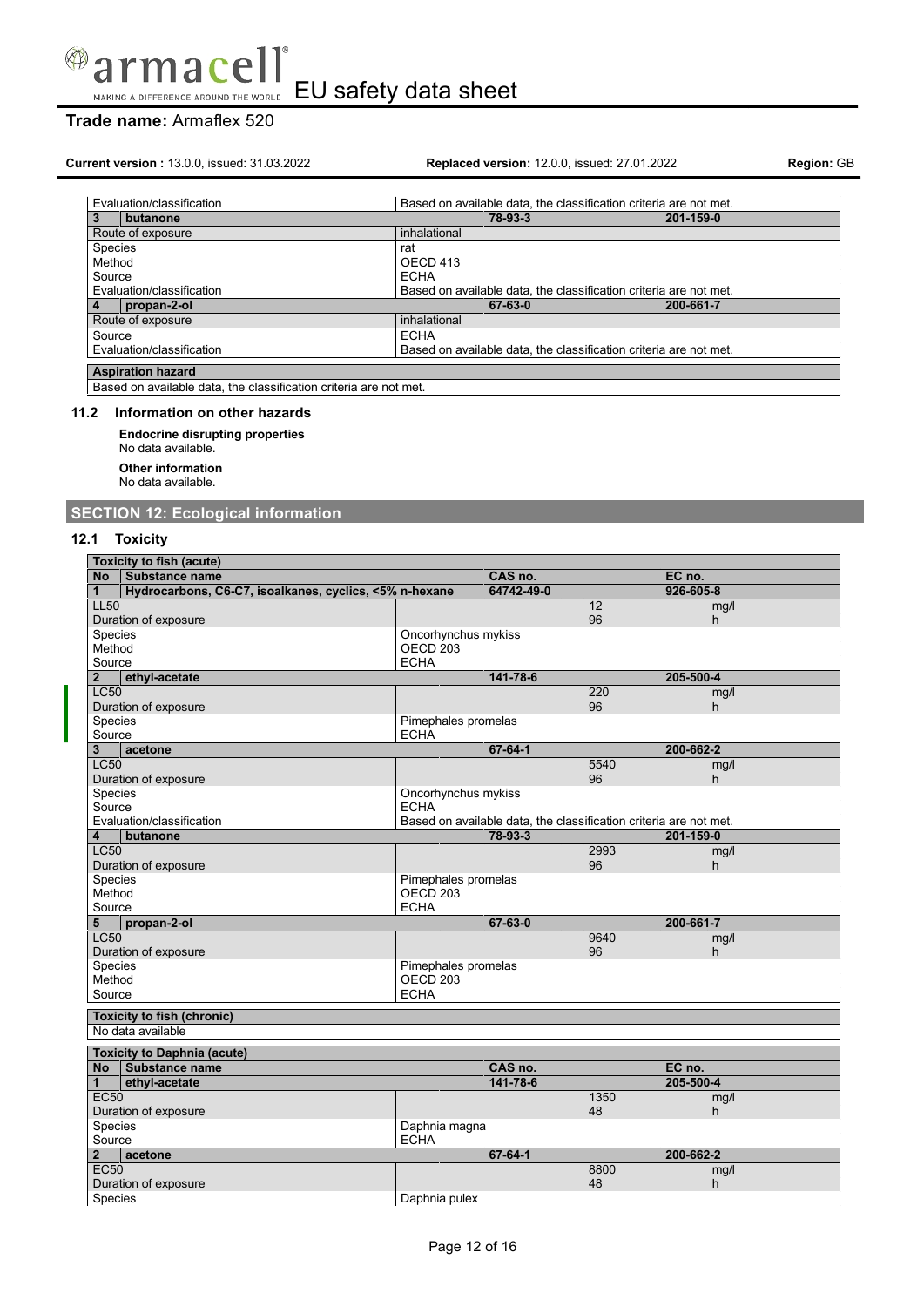

# **Trade name:** Armaflex 520

| Current version: 13.0.0, issued: 31.03.2022                                 | Replaced version: 12.0.0, issued: 27.01.2022                                 |          |                     |  |
|-----------------------------------------------------------------------------|------------------------------------------------------------------------------|----------|---------------------|--|
| Source                                                                      | <b>ECHA</b>                                                                  |          |                     |  |
| Evaluation/classification<br>3<br>butanone                                  | Based on available data, the classification criteria are not met.<br>78-93-3 |          | 201-159-0           |  |
| <b>EC50</b>                                                                 |                                                                              | 308      | mg/l                |  |
| Duration of exposure                                                        |                                                                              | 48       | h.                  |  |
| Species                                                                     | Daphnia magna                                                                |          |                     |  |
| Method                                                                      | OECD <sub>202</sub>                                                          |          |                     |  |
| Source                                                                      | <b>ECHA</b>                                                                  |          |                     |  |
| propan-2-ol<br>4                                                            | 67-63-0                                                                      |          | 200-661-7           |  |
| <b>EC50</b>                                                                 | $\mathbf{r}$                                                                 | 10000    | mg/l                |  |
| Duration of exposure<br>Species                                             |                                                                              | 24       | h.                  |  |
| Method                                                                      | Daphnia magna<br>OECD 202                                                    |          |                     |  |
| Source                                                                      | <b>ECHA</b>                                                                  |          |                     |  |
|                                                                             |                                                                              |          |                     |  |
| <b>Toxicity to Daphnia (chronic)</b>                                        |                                                                              |          |                     |  |
| No data available                                                           |                                                                              |          |                     |  |
| Toxicity to algae (acute)                                                   |                                                                              |          |                     |  |
| Substance name<br><b>No</b>                                                 | CAS no.                                                                      |          | EC no.              |  |
| Hydrocarbons, C6-C7, isoalkanes, cyclics, <5% n-hexane<br>1                 | 64742-49-0                                                                   |          | 926-605-8           |  |
| <b>EL50</b>                                                                 |                                                                              | 26<br>72 | mg/l                |  |
| Duration of exposure<br>Species                                             | Pseudokirchneriella subcapitata                                              |          | h                   |  |
| Method                                                                      | OECD <sub>201</sub>                                                          |          |                     |  |
| Source                                                                      | <b>ECHA</b>                                                                  |          |                     |  |
| $\overline{2}$<br>butanone                                                  | 78-93-3                                                                      |          | 201-159-0           |  |
| <b>EC50</b>                                                                 |                                                                              | 2029     | mg/l                |  |
| Duration of exposure                                                        |                                                                              | 96       | h.                  |  |
| Species                                                                     | Pseudokirchneriella subcapitata                                              |          |                     |  |
| Method                                                                      | <b>OECD 201</b>                                                              |          |                     |  |
| Source                                                                      | <b>ECHA</b>                                                                  |          |                     |  |
| Toxicity to algae (chronic)<br>No data available                            |                                                                              |          |                     |  |
| 12.2 Persistence and degradability                                          |                                                                              |          |                     |  |
| <b>Biodegradability</b>                                                     |                                                                              |          |                     |  |
| No Substance name<br>Hydrocarbons, C6-C7, isoalkanes, cyclics, <5% n-hexane | CAS no.<br>64742-49-0                                                        |          | EC no.<br>926-605-8 |  |
| 1                                                                           | aerobic biodegradation                                                       |          |                     |  |
| <b>Type</b><br>Value                                                        |                                                                              | 98       | $\frac{0}{0}$       |  |
| Duration                                                                    |                                                                              | 28       | day(s)              |  |
| Method                                                                      | <b>OECD 301 F</b>                                                            |          |                     |  |
| Source                                                                      | <b>ECHA</b>                                                                  |          |                     |  |
| Evaluation                                                                  | readily degradable                                                           |          |                     |  |
| $\mathbf{2}$<br>ethyl-acetate                                               | 141-78-6                                                                     |          | 205-500-4           |  |
| Type                                                                        | COD                                                                          |          |                     |  |
| Value                                                                       |                                                                              | 1.69     | g O <sub>2/g</sub>  |  |
| Source<br>Evaluation                                                        | <b>ECHA</b><br>readily biodegradable                                         |          |                     |  |
| 3 <sup>1</sup><br>acetone                                                   | 67-64-1                                                                      |          | 200-662-2           |  |
| Type                                                                        | aerobic biodegradation                                                       |          |                     |  |
| Value                                                                       |                                                                              | 90.9     | %                   |  |
| Duration                                                                    |                                                                              | 28       | day(s)              |  |
| Method                                                                      | <b>OECD 301 B</b>                                                            |          |                     |  |
| Source                                                                      | <b>ECHA</b>                                                                  |          |                     |  |
| Evaluation                                                                  | readily biodegradable                                                        |          |                     |  |
| 4<br>butanone                                                               | 78-93-3                                                                      |          | 201-159-0           |  |
| <b>Type</b>                                                                 | aerobic biodegradation                                                       |          |                     |  |
| Value                                                                       |                                                                              | 98       | %                   |  |
| Duration                                                                    |                                                                              | 28       | day(s)              |  |
| Method<br>Source                                                            | <b>OECD 301 D</b><br><b>ECHA</b>                                             |          |                     |  |
| Evaluation                                                                  | readily biodegradable                                                        |          |                     |  |
| 5<br>propan-2-ol                                                            | 67-63-0                                                                      |          | 200-661-7           |  |
| Type                                                                        | <b>BOD/COD</b>                                                               |          |                     |  |
| Value                                                                       |                                                                              | 53       | $\%$                |  |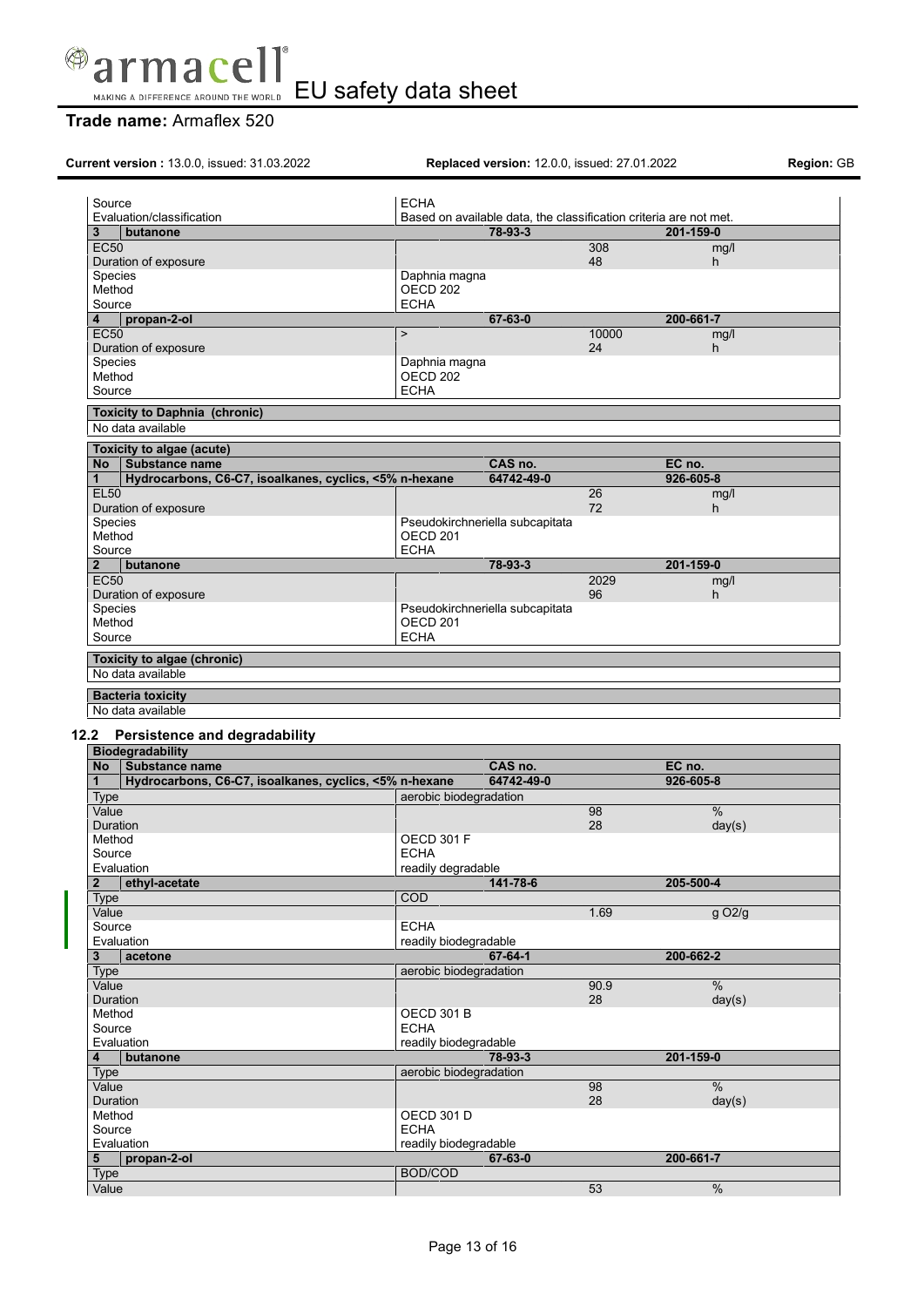

## **Trade name:** Armaflex 520

|                | <b>Current version: 13.0.0, issued: 31.03.2022</b>                                                                                                                                                               |           |                       | <b>Replaced version: 12.0.0, issued: 27.01.2022</b> |         |                                                                                                                                   | Region: GB |
|----------------|------------------------------------------------------------------------------------------------------------------------------------------------------------------------------------------------------------------|-----------|-----------------------|-----------------------------------------------------|---------|-----------------------------------------------------------------------------------------------------------------------------------|------------|
|                | Duration                                                                                                                                                                                                         |           |                       |                                                     | 5       | day(s)                                                                                                                            |            |
|                | Source                                                                                                                                                                                                           |           | <b>ECHA</b>           |                                                     |         |                                                                                                                                   |            |
|                | Evaluation                                                                                                                                                                                                       |           | readily biodegradable |                                                     |         |                                                                                                                                   |            |
|                |                                                                                                                                                                                                                  |           |                       |                                                     |         |                                                                                                                                   |            |
| 12.3           | <b>Bioaccumulative potential</b>                                                                                                                                                                                 |           |                       |                                                     |         |                                                                                                                                   |            |
| No             | Partition coefficient n-octanol/water (log value)<br><b>Substance name</b>                                                                                                                                       |           | CAS no.               |                                                     | EC no.  |                                                                                                                                   |            |
| 1              | ethyl-acetate                                                                                                                                                                                                    |           |                       | 141-78-6                                            |         | 205-500-4                                                                                                                         |            |
|                | log Pow                                                                                                                                                                                                          |           |                       |                                                     | 0.68    |                                                                                                                                   |            |
|                | Reference temperature                                                                                                                                                                                            |           |                       |                                                     | 25      | $^{\circ}C$                                                                                                                       |            |
|                | Source                                                                                                                                                                                                           |           | <b>ECHA</b>           |                                                     |         |                                                                                                                                   |            |
| $\overline{2}$ | acetone                                                                                                                                                                                                          |           |                       | 67-64-1                                             |         | 200-662-2                                                                                                                         |            |
|                | log Pow<br>Method                                                                                                                                                                                                |           | QSAR                  |                                                     | $-0.23$ |                                                                                                                                   |            |
|                | Source                                                                                                                                                                                                           |           | <b>ECHA</b>           |                                                     |         |                                                                                                                                   |            |
| 3              | butanone                                                                                                                                                                                                         |           |                       | 78-93-3                                             |         | 201-159-0                                                                                                                         |            |
|                | log Pow                                                                                                                                                                                                          |           |                       |                                                     | 0.3     |                                                                                                                                   |            |
|                | Reference temperature                                                                                                                                                                                            |           |                       |                                                     | 40      | °C                                                                                                                                |            |
|                | Method                                                                                                                                                                                                           |           | OECD 117              |                                                     |         |                                                                                                                                   |            |
|                | Source<br>propan-2-ol                                                                                                                                                                                            |           | <b>ECHA</b>           | 67-63-0                                             |         |                                                                                                                                   |            |
| 4              | log Pow                                                                                                                                                                                                          |           |                       |                                                     | 0.05    | 200-661-7                                                                                                                         |            |
|                | Reference temperature                                                                                                                                                                                            |           |                       |                                                     | 25      | $^{\circ}C$                                                                                                                       |            |
|                | Source                                                                                                                                                                                                           |           | <b>ECHA</b>           |                                                     |         |                                                                                                                                   |            |
| 12.4<br>12.5   | <b>Mobility in soil</b><br>No data available.<br><b>Results of PBT and vPvB assessment</b>                                                                                                                       |           |                       |                                                     |         |                                                                                                                                   |            |
|                | <b>Results of PBT and vPvB assessment</b>                                                                                                                                                                        |           |                       |                                                     |         |                                                                                                                                   |            |
|                | PBT assessment<br>vPvB assessment                                                                                                                                                                                |           |                       |                                                     |         | The components of this product are not considered to be a PBT.<br>The components of this product are not considered to be a vPvB. |            |
| 12.7<br>12.8   | Other adverse effects<br>No data available.<br><b>Other information</b><br><b>Other information</b><br>Do not discharge into drains or waters and do not dispose of in public landfills.                         |           |                       |                                                     |         |                                                                                                                                   |            |
|                | <b>SECTION 13: Disposal considerations</b>                                                                                                                                                                       |           |                       |                                                     |         |                                                                                                                                   |            |
|                | 13.1 Waste treatment methods                                                                                                                                                                                     |           |                       |                                                     |         |                                                                                                                                   |            |
|                | <b>Product</b>                                                                                                                                                                                                   |           |                       |                                                     |         |                                                                                                                                   |            |
|                | Waste code                                                                                                                                                                                                       | 08 04 09* |                       |                                                     |         | waste adhesives and sealants containing organic solvents or other hazardous                                                       |            |
|                |                                                                                                                                                                                                                  |           | substances            |                                                     |         |                                                                                                                                   |            |
|                | Allocation of a waste code number, according to the European Waste Catalogue, should be carried out in agreement with the regional<br>waste disposal company.<br>dispose of in accordance with local regulation. |           |                       |                                                     |         |                                                                                                                                   |            |
|                | Packaging                                                                                                                                                                                                        |           |                       |                                                     |         |                                                                                                                                   |            |
|                | Waste code<br>Residues must be removed from packaging and when emptied completely disposed of in accordance with the regulations for waste                                                                       | 15 01 10* |                       |                                                     |         | packaging containing residues of or contaminated by hazardous substances                                                          |            |
|                |                                                                                                                                                                                                                  |           |                       |                                                     |         |                                                                                                                                   |            |
|                | removal. Incompletely emptied packaging must be disposed of in the form of disposal specified by the regional disposer.                                                                                          |           |                       |                                                     |         |                                                                                                                                   |            |
| 14.1           | <b>SECTION 14: Transport information</b><br><b>Transport ADR/RID/ADN</b>                                                                                                                                         |           |                       |                                                     |         |                                                                                                                                   |            |

Label<br>
Environmentally hazardous Symbol "fish and tree"

Environmentally hazardous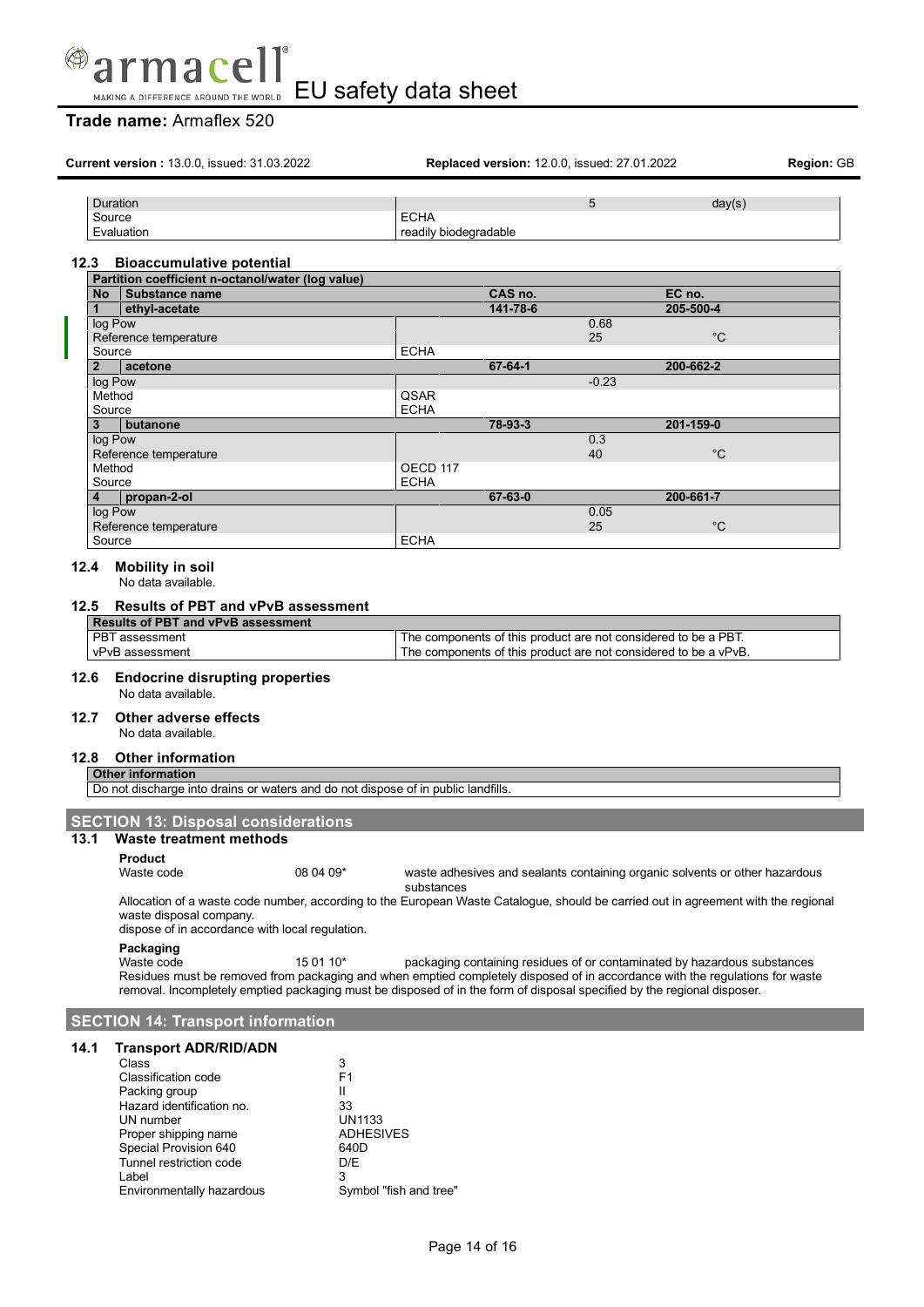

## **Trade name:** Armaflex 520

**Current version :** 13.0.0, issued: 31.03.2022 **Replaced version:** 12.0.0, issued: 27.01.2022 **Region:** GB

substance mark

## **14.2 Transport IMDG**

| Class                 | 3                                                      |
|-----------------------|--------------------------------------------------------|
| Packing group         | Ш                                                      |
| UN number             | <b>UN1133</b>                                          |
| Proper shipping name  | <b>ADHESIVES</b>                                       |
| Technical name        | Hydrocarbons, C6-C7, isoalkanes, cyclics, <5% n-hexane |
| EmS                   | $F-E. S-D$                                             |
| Label                 |                                                        |
| Marine pollutant mark | Symbol "fish and tree"                                 |
|                       |                                                        |

### **14.3 Transport ICAO-TI / IATA**

| Class                | 3             |
|----------------------|---------------|
| Packing group        | Ш             |
| UN number            | <b>UN1133</b> |
| Proper shipping name | Adhesives     |
| I abel               | з             |
|                      |               |

## **14.4 Other information**

No data available.

### **14.5 Environmental hazards**

Information on environmental hazards, if relevant, please see 14.1 - 14.3.

### **14.6 Special precautions for user**

To be transported always in closed, upright and safe containers. Make sure that persons handling these containers are aware of the rules of conduct in case of incident or spillage.

## **14.7 Maritime transport in bulk according to IMO instruments**

# Not relevant

## **SECTION 15: Regulatory information**

## **15.1 Safety, health and environmental regulations/legislation specific for the substance or mixture EU regulations**

## **Regulation (EC) No 1907/2006 (REACH) Annex XIV (List of substances subject to authorisation)**

According to the data available and/or specifications supplied by upstream suppliers, this product does not contain any substances considered as substances requiring authorisation as listed on Annex XIV of the REACH regulation (EC) 1907/2006.

**REACH candidate list of substances of very high concern (SVHC) for authorisation** According to available data and the information provided by preliminary suppliers, the product does not contain substances that are considered substances meeting the criteria for inclusion in annex XIV (List of Substances Subject to Authorisation) as laid down in Article 57 and article 59 of REACH (EC) 1907/2006.

|              | Requiation (EC) No 1907/2006 (REACH) Annex XVII: RESTRICTIONS ON THE MANUFACTURE, PLACING ON THE MARKET                                     |            |           |                                   |  |  |  |
|--------------|---------------------------------------------------------------------------------------------------------------------------------------------|------------|-----------|-----------------------------------|--|--|--|
|              | AND USE OF CERTAIN DANGEROUS SUBSTANCES, MIXTURES AND ARTICLES                                                                              |            |           |                                   |  |  |  |
|              | The product is considered being subject to REACH regulation (EC) 1907/2006 annex XVII.<br>No 3.40                                           |            |           |                                   |  |  |  |
|              | The product contains following substance(s) that are considered being subject to REACH regulation (EC) 1907/2006 annex XVII.                |            |           |                                   |  |  |  |
| <b>No</b>    | Substance name                                                                                                                              | CAS no.    | EC no.    | <b>No</b>                         |  |  |  |
|              | acetone                                                                                                                                     | 67-64-1    | 200-662-2 | 75                                |  |  |  |
| $\mathbf{2}$ | butanone                                                                                                                                    | 78-93-3    | 201-159-0 | 75                                |  |  |  |
| 3            | ethyl-acetate                                                                                                                               | 141-78-6   | 205-500-4 | 75                                |  |  |  |
| 4            | propan-2-ol                                                                                                                                 | 67-63-0    | 200-661-7 | 75                                |  |  |  |
| 5            | Rosin; colophony                                                                                                                            | 8050-09-7  | 232-475-7 | 75                                |  |  |  |
| 6            | Talc                                                                                                                                        | 14807-96-6 | 238-877-9 | 75                                |  |  |  |
|              | Directive 2012/18/EU on the control of major-accident hazards involving dangerous substances                                                |            |           |                                   |  |  |  |
|              | This product is subject to Part I of Annex I, risk category:                                                                                |            |           | E <sub>2</sub> . P <sub>5</sub> b |  |  |  |
|              | If the properties of the substance/product give rise to more than one classification, for the purposes of 2012/18/UE, the lowest qualifying |            |           |                                   |  |  |  |
|              | quantities set out in Part 1 and Part 2 of Annex I shall apply.                                                                             |            |           |                                   |  |  |  |
|              | Directive 2010/75/EU on industrial emissions (integrated pollution prevention and control)                                                  |            |           |                                   |  |  |  |
|              | VOC content                                                                                                                                 | $\%$<br>78 |           |                                   |  |  |  |

## **15.2 Chemical safety assessment**

A chemical safety assessment has not been carried out for this mixture.

## **SECTION 16: Other information**

**Further information**